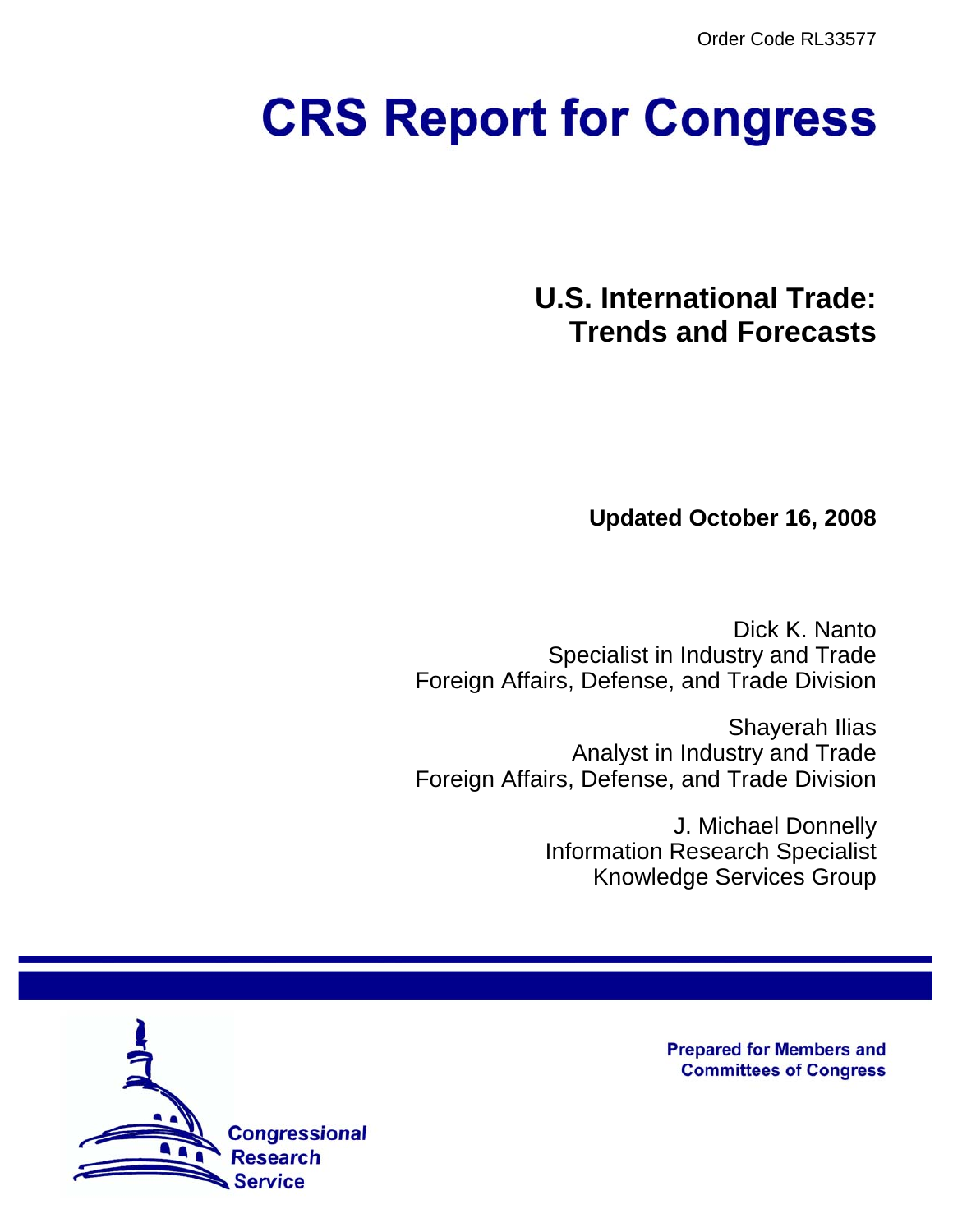### **Summary**

This report provides an overview of the current status, trends, and forecasts for U.S. international trade. The purpose of this report is to provide current data and brief explanations for the various types of trade flows, particularly U.S. exports, along with a short discussion of particular trends and points of contention related to trade policy.

The United States is now running huge deficits in its trade with other nations. Between 2006 and 2007 the U.S. merchandise trade deficit declined slightly from \$838 billion to \$819 billion on a balance-of-payments (BoP) basis and from \$817 billion to \$790 billion on a Census basis. A 2007 surplus in services trade of \$119 billion resulted in a deficit of \$700 billion on goods and services for the year down \$53 billion or 7.0% from the \$753 billion deficit in 2006. While U.S. exports are highly competitive in world markets, these sales abroad are overshadowed by the huge demand by Americans for imported products. In 2007, U.S. exports of goods and services totaled \$1,646 billion, while U.S. imports reached \$2,346 billion. Since 1976, the United States has incurred continual merchandise trade deficits with annual amounts fluctuating around an upward trend. The current slowdown in the U.S. economy plus the declining value of the dollar have worked to reduce the deficit.

Trade deficits are a concern for Congress because they may generate trade friction and pressures for the government to do more to open foreign markets, to shield U.S. producers from foreign competition, or to assist U.S. industries to become more competitive. As the deficit increases, the risk also rises of a precipitous drop in the value of the dollar and disruption in financial markets. Compared to a Federal Reserve index of currencies weighted by importance to U.S. trade, the dollar has lost a third of its value since 2002. In 2007, the dollar again fell against major currencies.

Overall U.S. trade deficits reflect excess spending (a shortage of savings) in the domestic economy and a reliance on capital imports to finance that shortfall. Capital inflows serve to offset the outflow of dollars used to pay for imports. Movements in the exchange rate help to balance trade. The rising trade deficit (when not matched by capital inflows) places downward pressure on the value of the dollar which, in turn, helps to shrink the deficit by making U.S. exports cheaper and imports more expensive. Central banks in countries such as China, however, have intervened in foreign exchange markets to keep the value of their currencies from rising too fast.

The broadest measure of U.S. international economic transactions is the balance on current account. In addition to merchandise trade, it includes trade in services and unilateral transfers. In 2007, the deficit on current account fell to a revised \$738.6 billion from a revised \$811.5 billion in 2006. In trade in advanced technology products, the U.S. balance improved from a deficit of \$44 billion in 2005 to a deficit of \$38 billion in 2006, but deteriorated to \$53 billion in 2007. In trade in motor vehicles and parts, the \$121 billion U.S. deficit in 2007 was mainly with Japan, Mexico, Germany, and South Korea. In crude oil, major sources of the \$237 billion in imports were Canada, Saudi Arabia, Venezuela, Nigeria, and Mexico. This report will be updated periodically.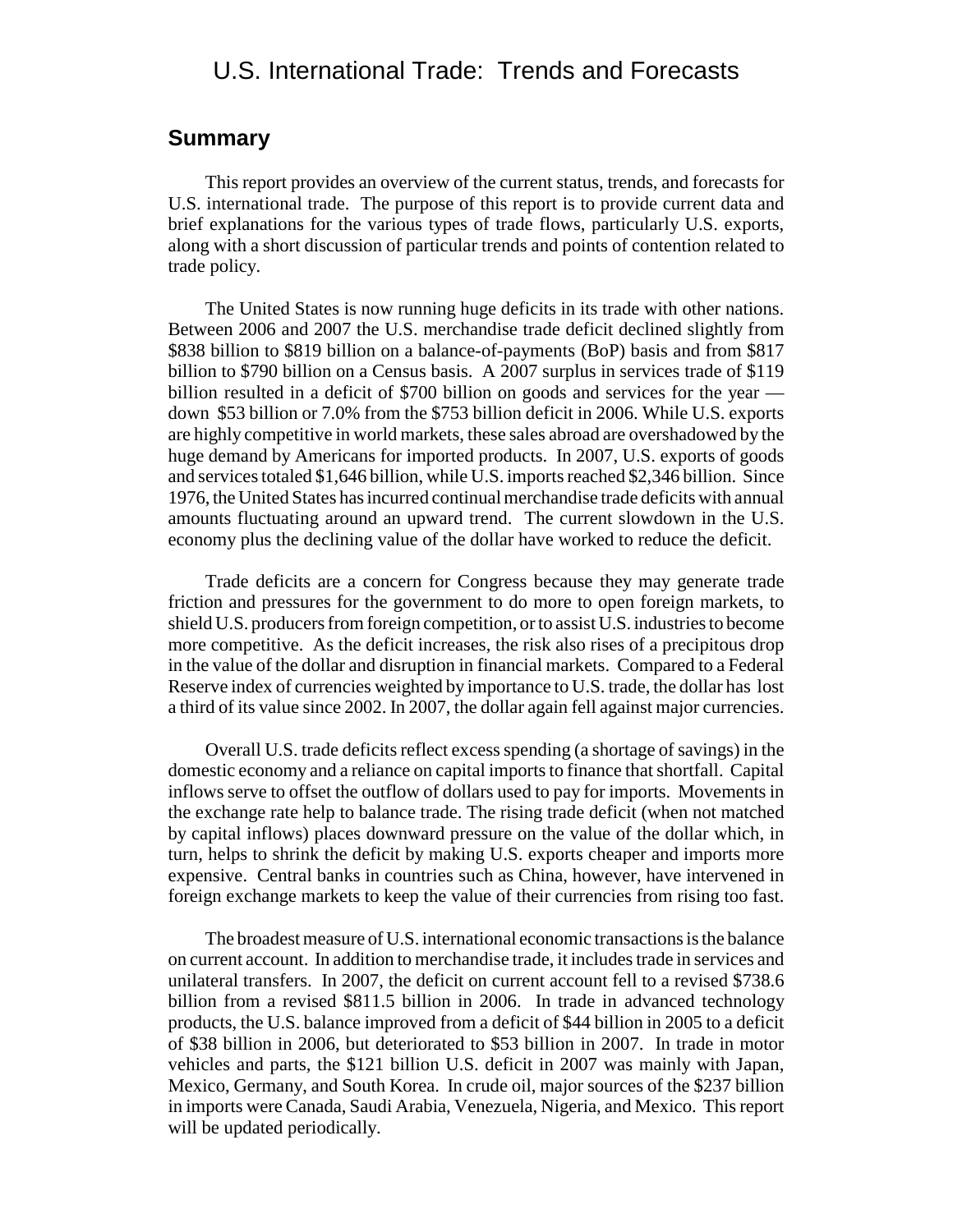# **Contents**

# **List of Figures**

| Figure 1. Monthly U.S. Balances of Trade in Goods and Services,           |
|---------------------------------------------------------------------------|
|                                                                           |
| Figure 2. Month-End Trade-Weighted U.S. Dollar Against Broad,             |
| Major Currencies, and Other Important Trading Partner Indices,            |
|                                                                           |
| Figure 3. U.S. Merchandise Exports, Imports, Trade Balance, and Real      |
|                                                                           |
| Figure 4. Real U.S. Imports, Exports, and Trade Balance of Goods          |
|                                                                           |
| Figure 5. Annual Growth in U.S. Merchandise Exports and Imports,          |
|                                                                           |
| Figure 6. U.S. Current Account and Merchandise Trade Balances,            |
|                                                                           |
| Figure 7. U.S. Merchandise Trade and Current Account Deficits,            |
|                                                                           |
| Figure 8. U.S. Merchandise Trade Balances With Selected Nations, 2007  17 |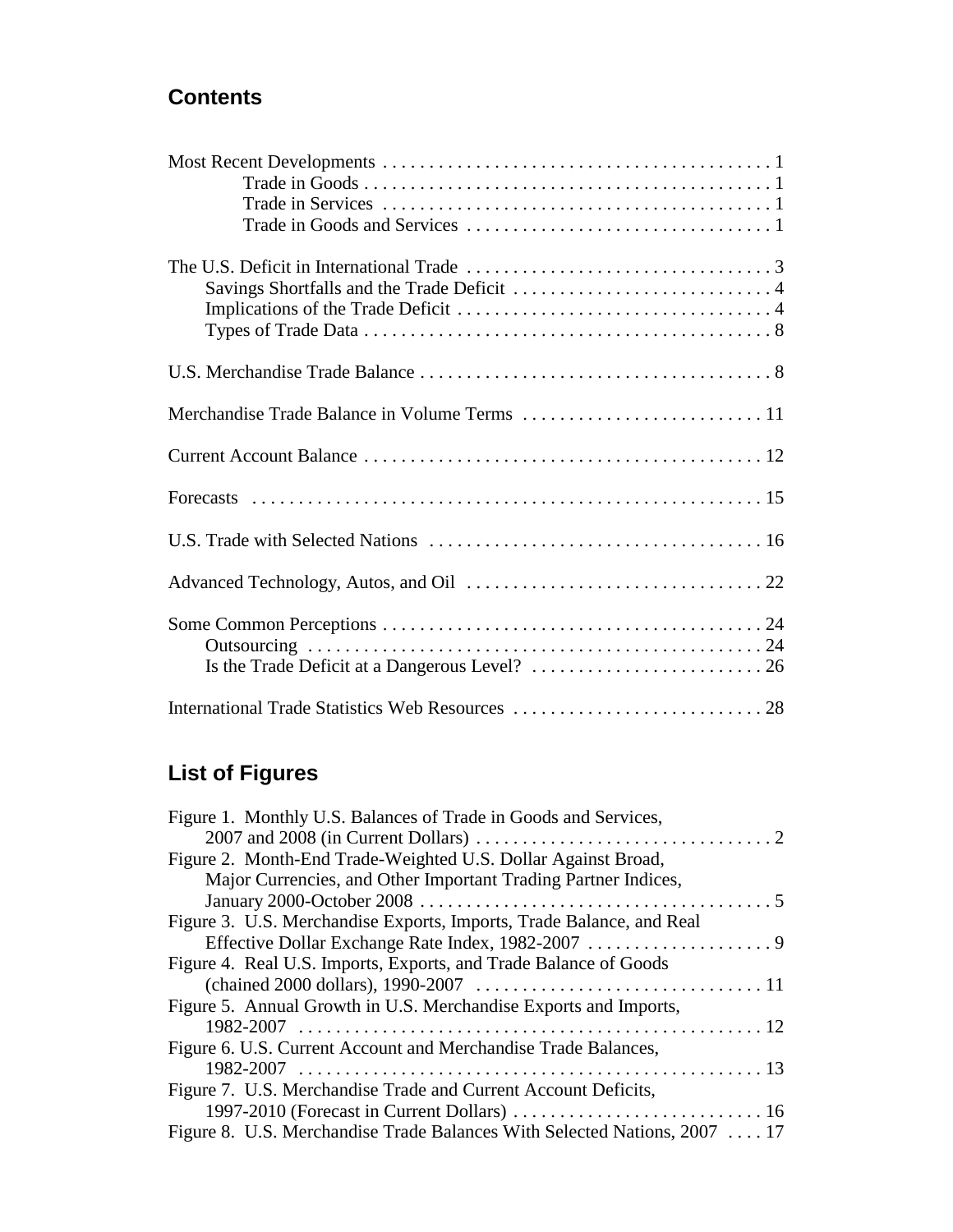| Figure 9. Shares of U.S. Imports of Goods by Affiliation of Foreign Producer, |  |
|-------------------------------------------------------------------------------|--|
|                                                                               |  |
| Figure 10. The U.S. Current Account Deficit as a Percent of Gross             |  |
|                                                                               |  |

# **List of Tables**

| Table 1. U.S. Exports, Imports, and Merchandise Trade Balances, 1982-2007. 10 |  |
|-------------------------------------------------------------------------------|--|
| Table 2. U.S. Merchandise Trade in Volume Terms, 2001-2007  12                |  |
| Table 3. U.S. Current Account Balances: 1985-2007  14                         |  |
| Table 4. U.S. Merchandise and Current Account Trade, 2003 to 2010             |  |
|                                                                               |  |
| Table 5. U.S. Merchandise Trade Balances with Selected Nations and Groups,    |  |
|                                                                               |  |
| Table 6. Top U.S. Merchandise Deficit Trading Partners, 2007 19               |  |
| Table 7. Top U.S. Trading Partners Ranked by Total Merchandise                |  |
|                                                                               |  |
| Table 8. U.S. Current Account Balances With Selected U.S. Trading             |  |
|                                                                               |  |
|                                                                               |  |
| Table 10. U.S. Trade in Motor Vehicles and Parts by Selected Countries,       |  |
|                                                                               |  |
| Table 11. U.S. Imports of Crude Oil by Selected Countries, 2007  24           |  |
| Table 12. Changes in U.S. Merchandise Trade Balances With Selected            |  |
|                                                                               |  |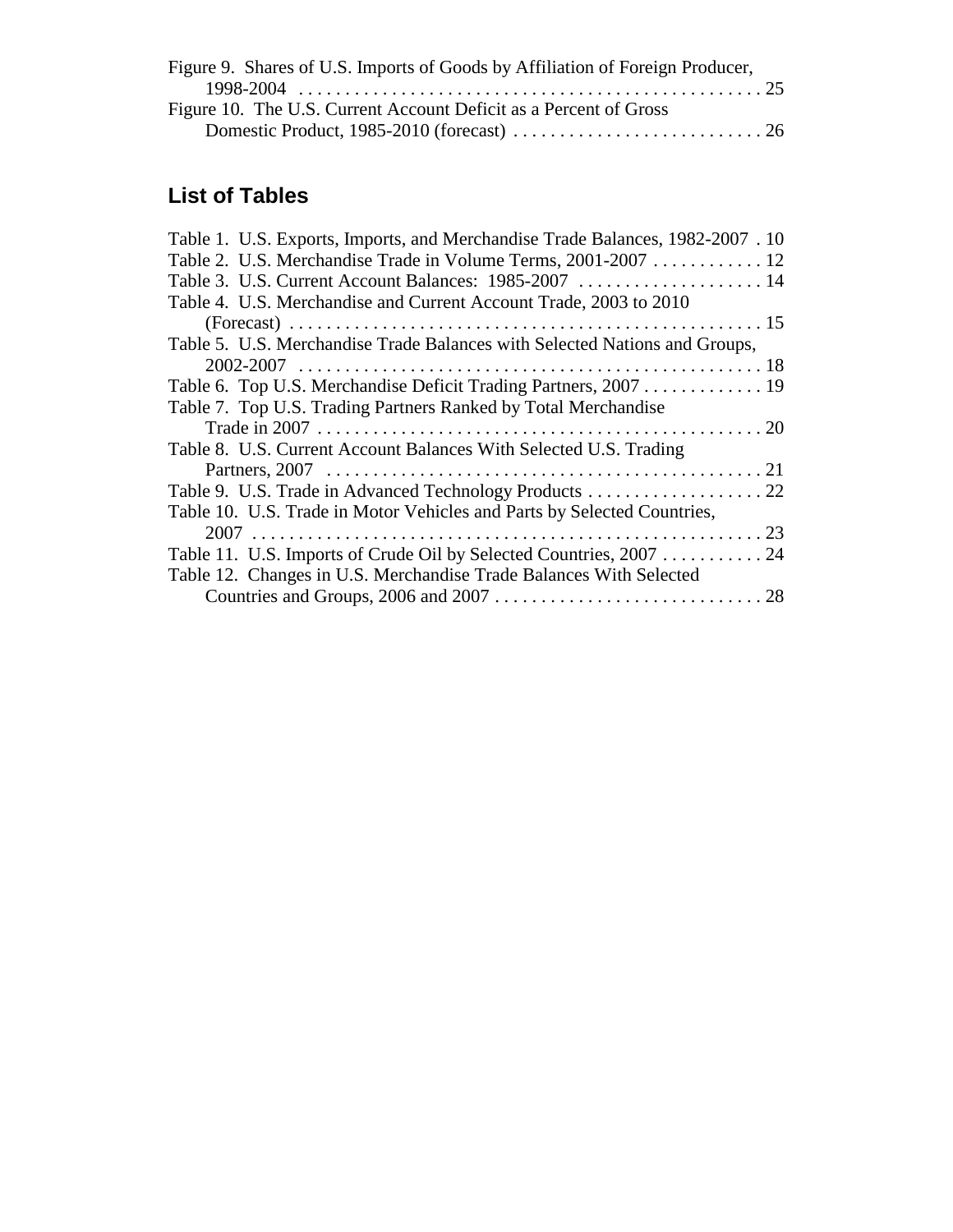# U.S. International Trade: Trends and Forecasts

# **Most Recent Developments**

**Trade in Goods.** In 2007, the **trade deficit in goods** reached \$819.4 billion on a balance of payments (BoP) basis, down \$18.9 billion from \$838.3 billion in 2006. The 2007 deficit on merchandise trade with China was \$256.2 billion (Census basis), with the European Union (EU-27) was \$107.2 billion, with Japan was \$82.8 billion, with Canada was \$68.2 billion, with Mexico was \$74.6 billion, and the Asian Newly Industrialized Countries (Hong Kong, South Korea, Singapore, and Taiwan) was \$3.9 billion. **Imports of goods** of \$1,957.0 billion increased by \$99.8 billion (5.6%) over 2006. Increases in imports by sector were: crude oil up \$20.6 billion, capital goods except automotive up \$26.2 billion, automotive vehicles and parts up \$2.3 billion, and consumer goods up \$32.3 billion. **Exports of goods** of \$1,162.5 billion rose by \$125.8 billion (12.1%), particularly in industrial supplies, up \$40.3 billion, capital goods except automotive up \$32.4 billion, automotive vehicles and parts up \$14.1 billion, and consumer goods up \$17.0 billion. Exports grew faster than imports, which narrowed the trade deficit in goods. **Increasing U.S. exports have been credited with growth in U.S. gross domestic product remaining positive in 2008. January through August 2008 U.S. exports of goods rose 20%, well above the 2007 increase of 11%.** 

**Trade in Services.** In 2007, total annual imports of services of \$378.1 billion and exports of \$497.2 billion yielded a surplus in U.S. services trade of \$119.1 billion. The U.S. service industries, particularly, financial services, tourism, shipping, and insurance, tend to compete well in international markets.

**Trade in Goods and Services.** In goods and services, total imports in November 2007 of \$205.1 billion were the highest in the year and in U.S. history. That record has been exceeded by imports every month in 2008, with the new record of \$229.4 billion being set in July 2008. In December 2007, total exports of goods and services of \$146.1 billion were the highest in the year and U.S. history. That export value record has been exceeded by exports every month in 2008, with the new record of \$168.1 billion being set in July 2008. The latest monthly deficit on goods and services, for August, 2008, was \$59.1 billion, below the record high set in August 2006 of \$66.7 billion. For July through October 2007, the trade deficit for goods and services remained below the \$60 billion monthly level; it rose to \$59.9 billion in November and fell to \$57.6 billion in December. **For January through August, 2008, the monthly goods and services balances fluctuated above and below the 2007 levels. The total deficit of \$478.1 billion for January through August, 2008, was greater than the equivalent period for 2007, of \$471 billion.**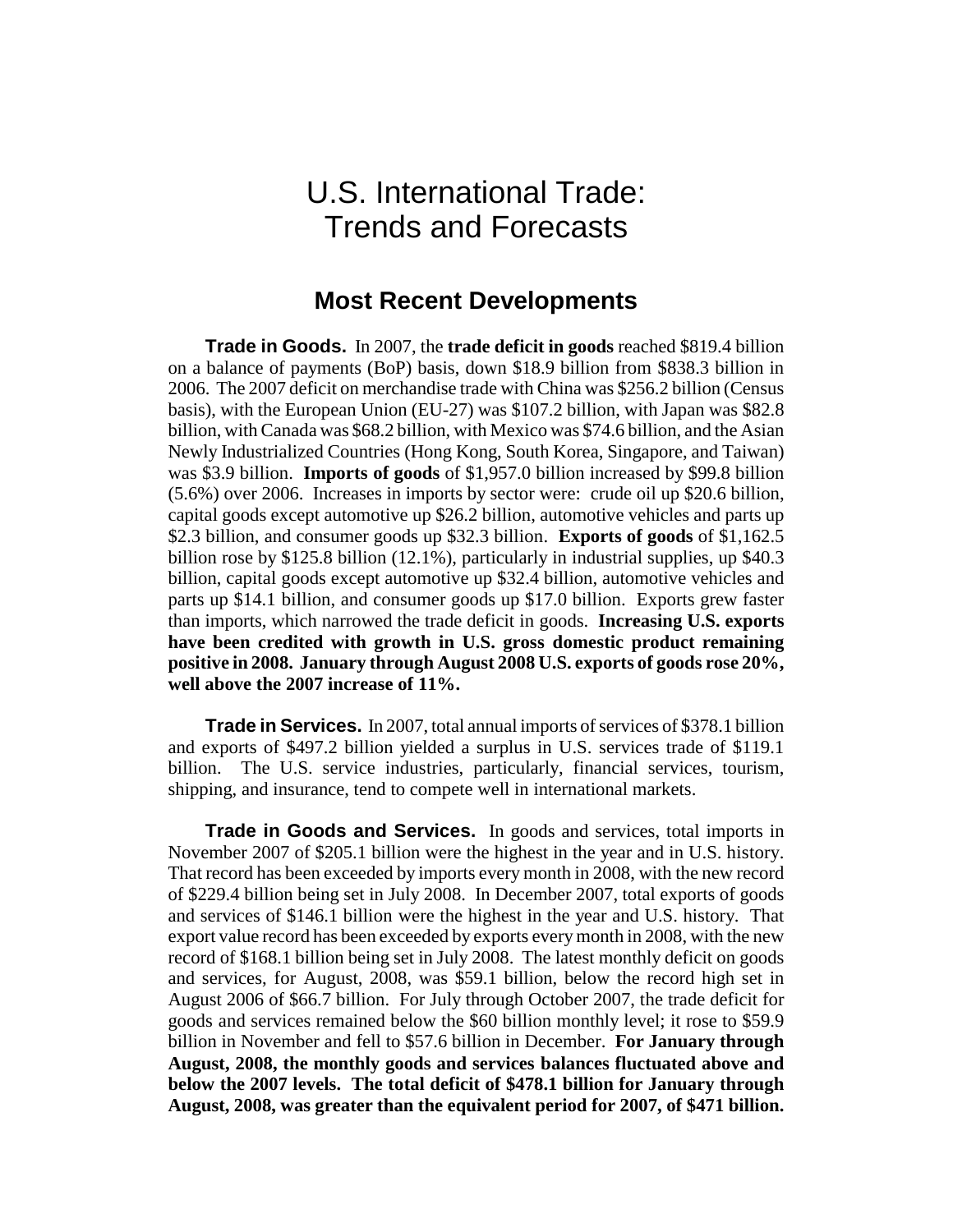For 2007, the annual trade deficit on goods and services amounted to 5.1% of U.S. gross domestic product (GDP, \$13.8 trillion in 2007), down slightly from 5.4% in 2006. A level of 5% for countries is considered to be cautionary by economic observers. At that level, other countries have experienced problems paying for imports and maintaining the value of their currency.





**Source:** CRS with Data from the U.S. Department of Commerce

**Figure 1** shows U.S. trade balances in goods and services by month. In 2007, the monthly surplus in services gradually rose from \$7.8 billion to \$11.9 billion. The 2008 monthly services balance data average \$11.8 billion. Total 2007 annual imports of services of \$378.1 billion and exports of \$497.2 billion yielded a surplus in U.S. services trade of  $$119.1$  billion.<sup>1</sup> In 2008, the monthly surplus in services trade has been higher than equivalent months in 2007. For monthly trade in goods in 2008, the U.S. deficits for all months were higher than for the same months of 2007, with the exception of the month of March. For 2008, this monthly goods deficit has been averaging \$71.6 billion per month.

<sup>&</sup>lt;sup>1</sup> Monthly trade data are available from the U.S. Bureau of Economic Analysis at [http://www.bea.gov/newsreleases/International/trade/2008/pdf/trad0808.pdf].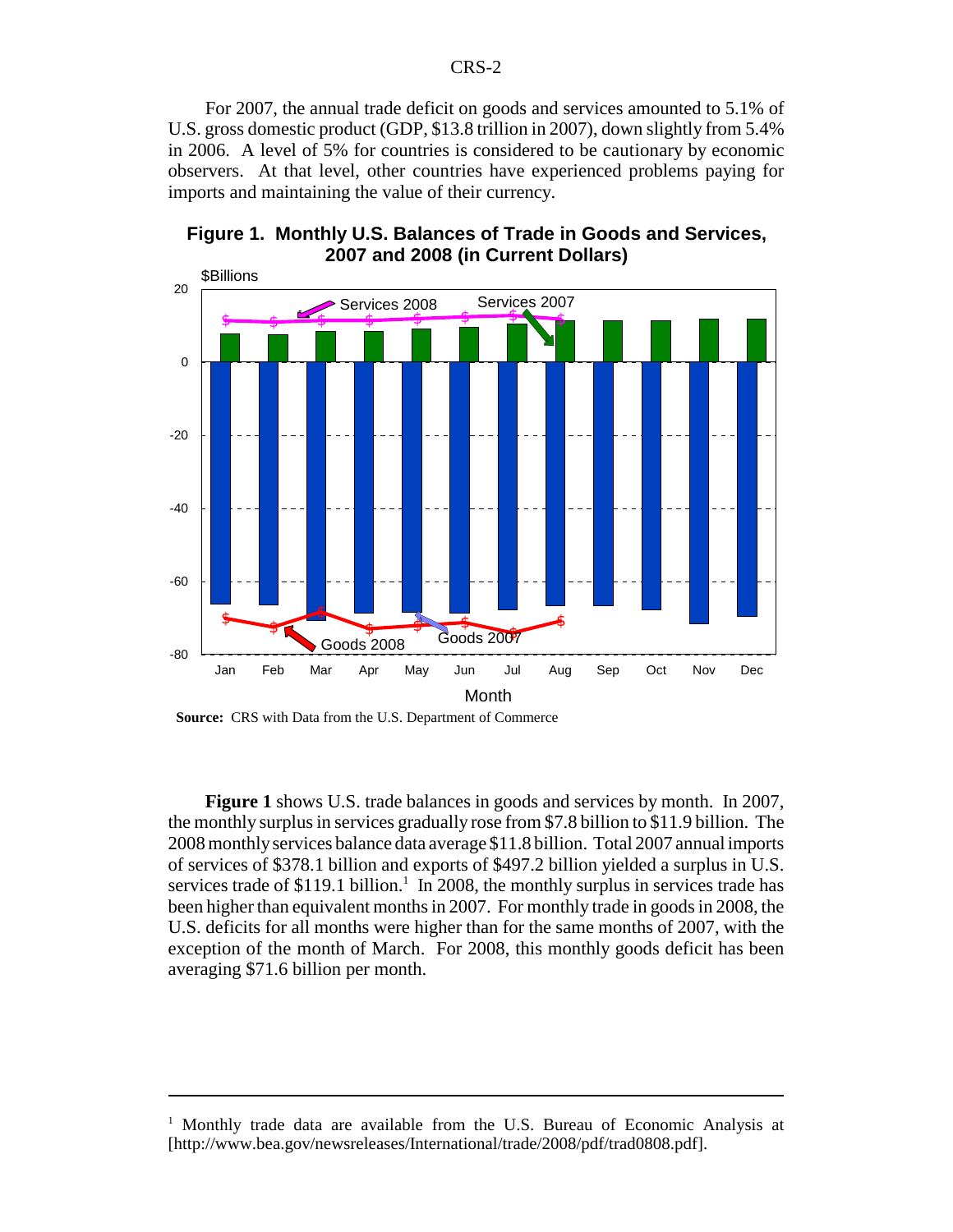# **The U.S. Deficit in International Trade**

International trade in goods and services along with flows of financial capital affect virtually every person living in the United States. Whether buying imported clothes, gasoline, computers or cars, or working in an industry that competes with imports, or sells products abroad, the influence of international trade on economic activity is ubiquitous.

The United States in now running record deficits in its trade with other nations. In 2007 the U.S. merchandise trade balance reached \$794.5 billion on a Census basis and \$819.4 billion on a balance-of-payments basis (BoP). Still, the 2007 merchandise trade deficit presents an improvement over 2006, in which the U.S. merchandise trade deficit reached \$817.3 billion on a Census basis and \$838.3 billion on a balance-of-payments basis (BoP). A surplus in services trade of \$119.1 billion in 2007 produced a deficit of \$700.3 billion on goods and services for the year lower than the \$753.3 billion in 2006 and the \$711.6 billion goods and services deficit in 2005. While U.S. exports are highly competitive in world markets, U.S. sales abroad are overshadowed by the huge demand by Americans for imported products. In 2007, U.S. exports of goods and services totaled \$1.646 trillion, while U.S. imports reached \$2.346 trillion (BoP). Since 1976, the United States has incurred continual merchandise trade deficits with annual amounts fluctuating around an upward trend.

 For the Congress, the trade deficit and other aspects of international trade enter into public policy considerations through many portals. At the macroeconomic level, trade deficits are a concern because they affect U.S. economic growth, interest rates, labor, and the debt load of the economy. As the trade deficit rises relative to the total economy, the risk increases that the dollar will weaken, raise prices, disrupt financial markets, and reduce the economic well being of the population. On the strategic level, trade ties often lead to a deepening of bilateral relations with other nations that can develop into formal free trade agreements or political and security arrangements. Trade also can be used as a tool to accomplish strategic objectives — particularly through providing preferential trading arrangements or by imposing trade sanctions.

On the microeconomic side, imports of specific products can generate trade friction and pressures from constituent interests for the government to shield U.S. producers from foreign competition, provide adjustment assistance, open foreign markets, or assist U.S. industries to become more competitive.

This report provides an overview of the current status, trends, and forecasts for U.S. import and export flows as well as certain balances. The purpose of this report is to provide current data and brief explanations for the various types of trade flows along with a brief discussion of trends that may require attention or point to the need for policy changes. The use of trade policy as an economic or strategic tool is beyond the scope of this report but can be found in various other CRS reports.<sup>2</sup> Further detail

<sup>2</sup> See, for example, CRS Report RL31832, *The Export Administration Act: Evolution, Provisions, and Debate*, by Ian F. Fergusson; CRS Report RL33463, *Trade Negotiations* (continued...)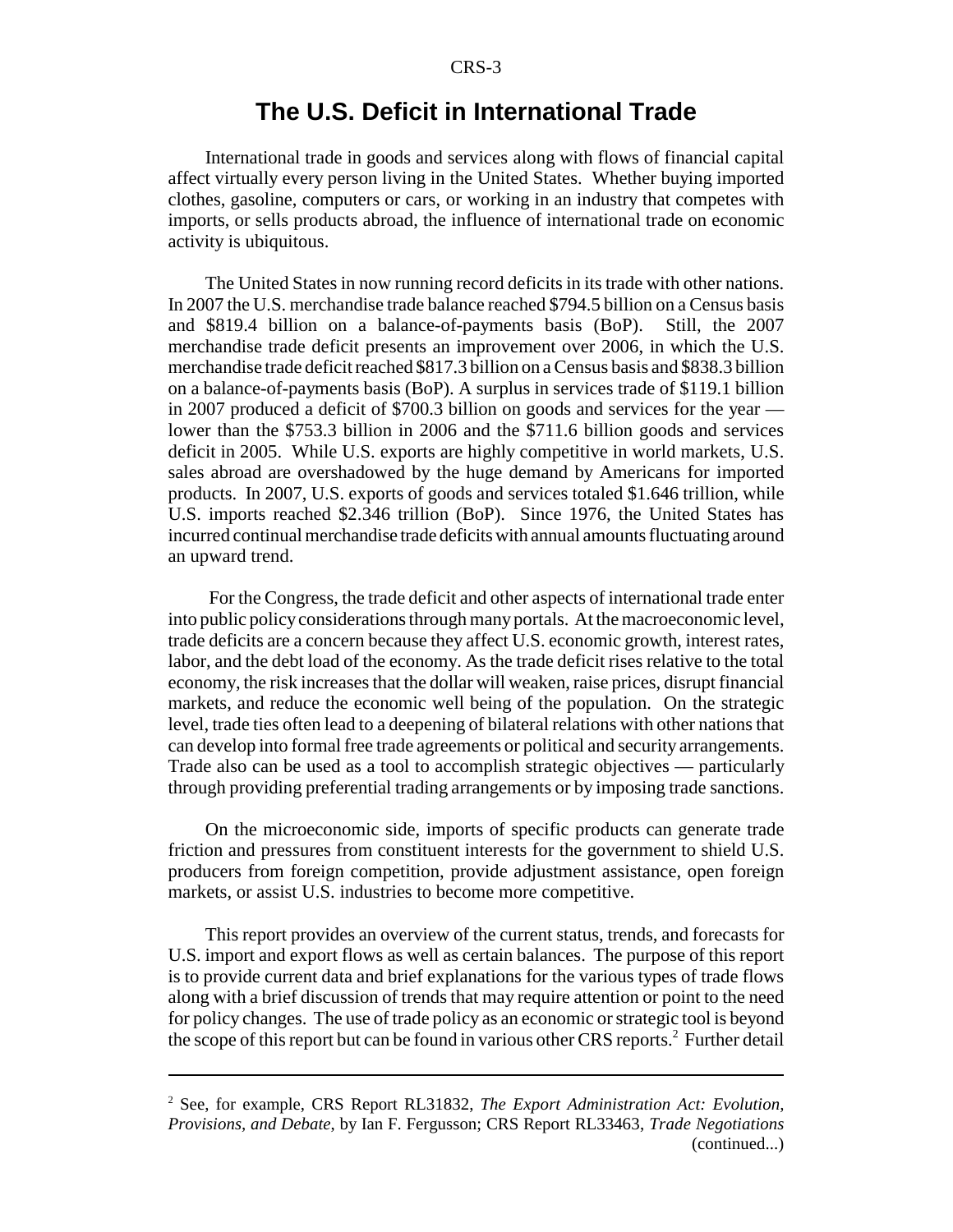on trade in specific commodities, with particular countries or regions, or for different time periods, can be obtained from the Department of Commerce,<sup>3</sup> U.S. International Trade Commission,<sup>4</sup> or by contacting the authors of this report.

## **Savings Shortfalls and the Trade Deficit**

Overall U.S. trade deficits reflect a shortage of savings in the domestic economy and a reliance on capital imports to finance that shortfall. A savings shortfall is the analogue of excessive spending that is financed by borrowing. Households borrow for consumption; businesses borrow to invest; and the government borrows to cover its budget deficit. At the international transaction level, the savings shortfall is manifest when the United States imports capital to pay for its excess of imports (trade deficit).

Whether this foreign borrowing is beneficial for the U.S. economy depends on how the imports of capital are used. If they are used to finance investments that generate a future return at a sufficiently high rate (they raise future output and productivity), then they may increase the well being of current and future generations. However, if the imports are used only for current consumption, the net effect of the borrowing will be to shift the burden of repayment to future generations without a corresponding benefit to them.

### **Implications of the Trade Deficit**

U.S. trade balances are macroeconomic variables that may or may not indicate underlying problems with the competitiveness of particular industries or what some refer to as the competitiveness of a nation. The reason is that overall trade flows are determined, within the framework of institutional barriers to trade and the activities of individual industries, primarily by macroeconomic factors such as rates of growth, savings and investment behavior (including government budget deficits/surpluses), international capital flows, and exchange rates.<sup>5</sup>

Increases in trade deficits may diminish economic growth, since net exports (exports minus imports) are a component of gross domestic product. In the late

<sup>3</sup> Commerce Department data are available at [http://www.bea.gov/].

<sup>4</sup> U.S. International Trade Commission data are available at [http://dataweb.usitc.gov/].

 $2$  (...continued)

*During the 110<sup>th</sup> Congress*, by Ian F. Fergusson; CRS Report RL31356, *Free Trade Agreements: Impact on U.S. Trade and Implications for U.S. Trade Policy*, by William H. Cooper; CRS Report RL32371, *Trade Remedies: A Primer*, by Vivian C. Jones; CRS Report RL32493, *The North Korean Economy: Background and Policy Analysis*, by Dick K. Nanto and Emma Chanlett-Avery; or CRS Report RL33653, *East Asian Regional Architecture: New Economic and Security Arrangements and U.S. Policy*, by Dick K. Nanto.

<sup>&</sup>lt;sup>5</sup> For further information on trade deficits and the macroeconomy, see CRS Report RL31032, *The U.S. Trade Deficit: Causes, Consequences, and Cures*, by Craig K. Elwell and CRS Report RL33186, *Is the U.S. Current Account Deficit Sustainable?*, by Marc Labonte.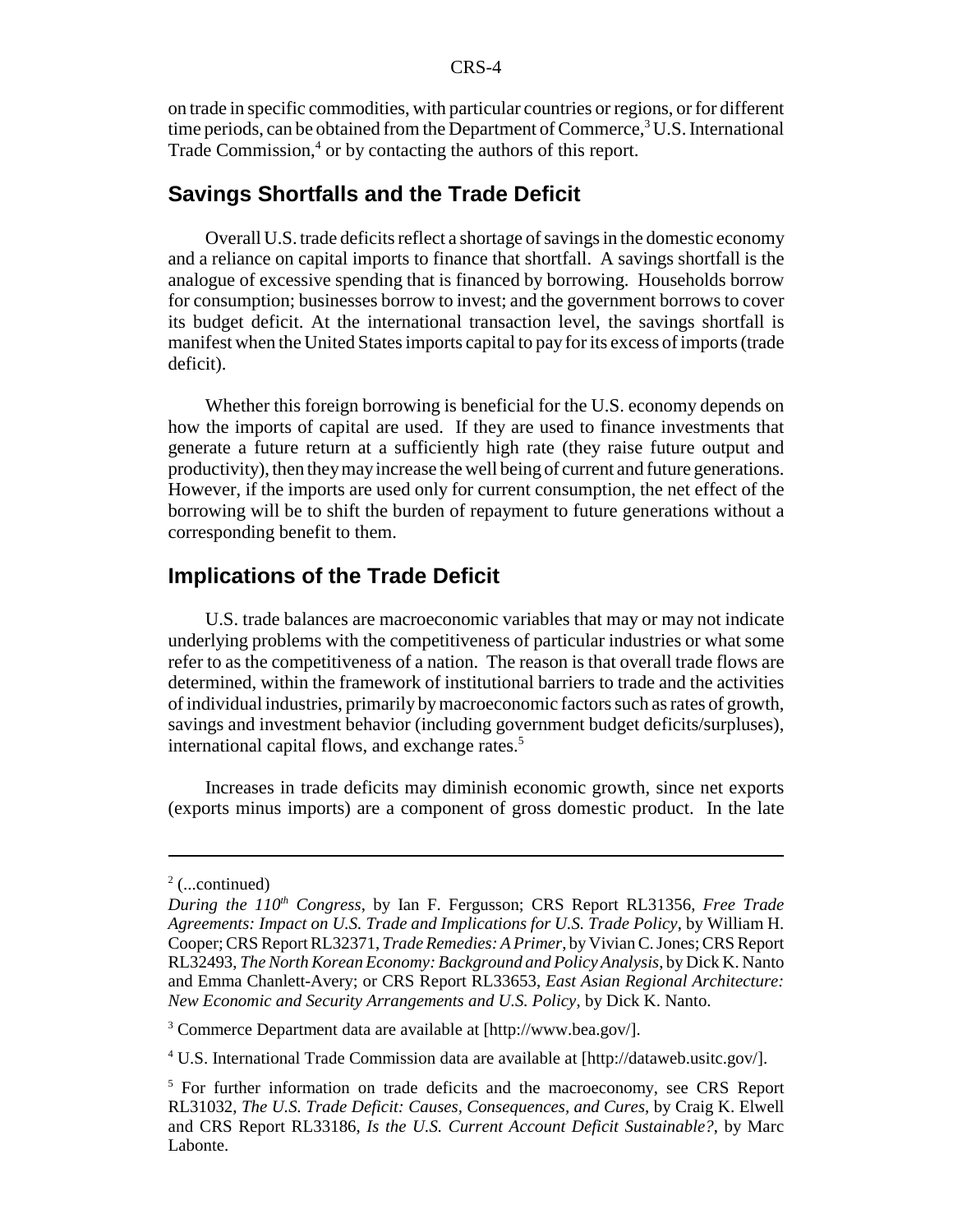1980s and early 1990s, export growth was an important element in overall U.S. economic growth. In 2006, merchandise exports accounted for about 7.7% of GDP, compared with 5.9% in 1990. Recently, however, rising trade deficits have reduced total domestic demand in the economy, but the weakness in the trade sector has been offset by strong consumer, business, and government demand.

Many economists fear that the rising U.S. trade and current account<sup>6</sup> deficits could lead to a large drop in the value of the U.S. dollar. The current account deficit, while decreasing from 6.2% of GDP in 2006 to 5.1% of GDP in 2007, continues to place downward pressure on the dollar. A weakened dollar boosts exports by making them cheaper, narrowing the U.S. trade deficit. Compared to a Federal Reserve index of major currencies weighted by importance to U.S. trade, the dollar has lost a third of its value since 2002 (see **Figure 2**). The dollar has fallen against the euro, yen, British pound, Australian dollar, and Canadian dollar. In fact, the U.S. dollar fell to parity with the Canadian loonie in September 2007 for the first time in thirty years, and remains roughly in that range. The dollar's decline was exacerbated when the Federal Reserve lowered interest rates on September 18, 2007.





**Source:** Federal Reserve Bank of St. Louis, [http://www.federalreserve.gov/releases/h10/Summary/]. **Notes: Broad Index (January 1997 = 100):** Euro Area, Canada, Japan, Mexico, China, United Kingdom, Taiwan, Korea, Singapore, Hong Kong, Malaysia, Brazil, Switzerland, Thailand,

<sup>&</sup>lt;sup>6</sup> U.S. trade in goods and services plus net flows of investment income and remittances.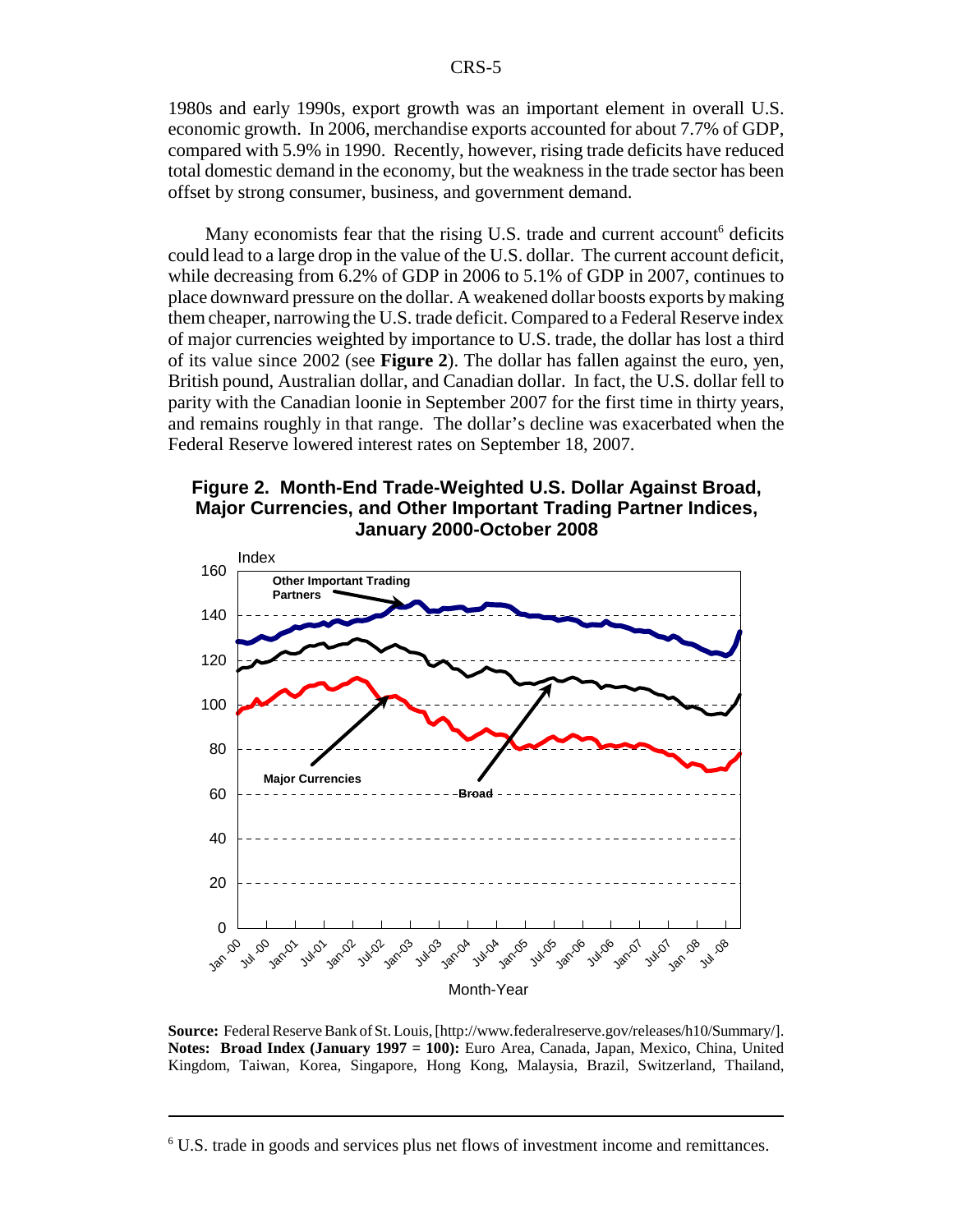Philippines, Australia, Indonesia, India, Israel, Saudi Arabia, Russia, Sweden, Argentina, Venezuela, Chile and Colombia.

**Major Currencies Index (January 1993 = 100):** Euro Area, Canada, Japan, United Kingdom, Switzerland, Australia, and Sweden.

**Other Important Trade Partners Index (January 1997 = 100):** Mexico, China, Taiwan, Korea, Singapore, Hong Kong, Malaysia, Brazil, Thailand, Philippines, Indonesia, India, Israel, Saudi Arabia, Russia, Argentina, Venezuela, Chile and Colombia.

Although a weakened dollar helps to reduce U.S. trade imbalances, it also may reduce the dollar's attractiveness to foreign investors. If foreign investors stop offsetting the deficit by buying dollar-denominated assets, the value of the dollar could drop — possibly precipitously. In that case, U.S. interest rates would have to rise to attract more foreign investment; financial markets could be disrupted; and inflationary pressures could increase. In the International Monetary Fund's May 2006 consultation with the United States, for example, its directors reiterated their long-standing concerns about the large U.S. current account deficit. They stated that "there is broad agreement that the large U.S. current account deficit ... cannot be sustained indefinitely. Although a gradual adjustment is the most likely outcome, delaying progress increases the risk of fanning protectionist sentiment or disorderly foreign exchange market conditions."7

Currently, foreign investment in dollar assets along with purchases of securities by central banks of countries, such China and Japan, have been sufficient to keep the value of the dollar from falling too far. These central banks have intervened in currency markets to keep their exchange rates relatively stable with respect to the dollar, although Japan claims not to have intervened since spring of 2004. This intervention adds to the foreign currency reserves held by these countries. As of the end of December 2007, Japan's central bank held \$948 billion in foreign currency reserves,<sup>8</sup> and the Bank of China held \$1,528 billion.<sup>9</sup> In U.S. Treasury securities, as of December 2007, Japan held \$581 billion and China \$477 billion.<sup>10</sup> On July 21, 2005, China announced a 2.1% revaluation of its currency, and the value of the renminbi has appreciated steadily from 8.2 to 7.0 renminbi per dollar (15%). Continuing in that range, on May 30, 2008, the renminbi was trading at 6.9 per dollar.

A recent development in foreign country holdings of dollars and other reserve currencies is that some are turning toward creating sovereign wealth funds (SWFs). These are funds owned by governments that are invested in stocks, bonds, property, and other financial instruments denominated in dollars, euros, or other hard currency.

<sup>&</sup>lt;sup>7</sup> IMF, 2005 Article IV Consultation with the United States of America. Concluding Statement of the IMF Mission. May 31, 2006.

<sup>&</sup>lt;sup>8</sup> Statistics on Japanese international reserves are released on a monthly basis by the Japanese Ministry of Finance and available at [https://www.mof.go.jp/english/].

<sup>&</sup>lt;sup>9</sup> Statistics on Chinese international reserves are available from the Chinability website, a non-profit website that provides Chinese economic and business data and analysis, at [http://www.chinability.com/].

<sup>&</sup>lt;sup>10</sup> Statistics on foreign holdings of U.S. Treasury securities are available at [http://www.treasury.gov/tic/mfh.txt]. For further information, see CRS Report RS22331, *Foreign Holdings of Federal Debt*, by Justin Murray and Marc Labonte.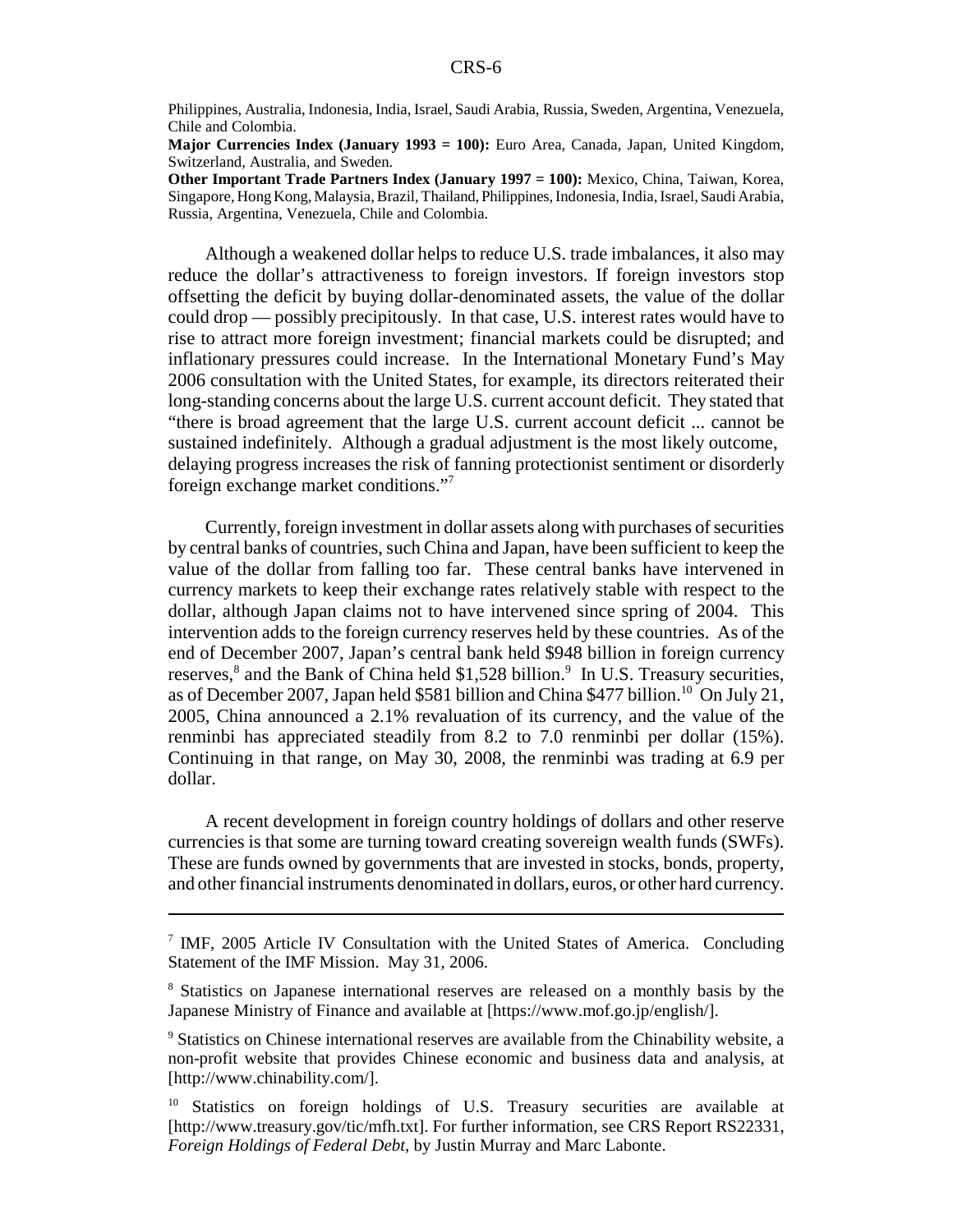For China, Japan, South Korea, Russia, and the oil-exporting nations of the Persian Gulf, the source of capital for these funds is coming from governmental holdings of foreign exchange. For China and Japan, for example, foreign exchange reserves have traditionally been invested by their respective central banks primarily in low-yielding but low-risk government bonds, i.e., U.S. Treasury securities. The purpose of sovereign wealth funds is to diversify investments and to earn a higher rate of return. For example, in September 2007, China created a sovereign wealth fund — the China Investment Corporation  $(CIC)$  — with initial capital of \$200 billion. One of the largest SWFs, CIC already has bought a 10% (\$3 billion) share (non-voting) of the initial public offering of the Blackstone Group, a U.S. private equity group. Morgan Stanley research estimates that such sovereign wealth funds could hold up to \$12 trillion by  $2015<sup>11</sup>$  Depending on how these funds are managed and what leverage they acquire, they could affect U.S. interest rates (foreign purchases of U.S. Treasury securities tend to reduce U.S. interest rates), corporate activities (if funds buy significant voting shares of companies), and foreign access to technology and raw materials. The U.S. trade deficit provides some of the foreign exchange that goes to finance these sovereign wealth funds. $^{12}$ 

How long can the United States keep running trade deficits? U.S. deficits in trade can continue for as long as foreign investors are willing to buy and hold U.S. assets, particularly government securities and other financial assets.<sup>13</sup> Their willingness depends on a complicated array of factors including the perception of the United States as a safe haven for capital, relative rates of return on investments, interest rates on U.S. financial assets, actions by foreign central banks, and the savings and investment decisions of businesses, governments, and households. The policy levers that influence these factors that affect the trade deficit are held by the Federal Reserve<sup>14</sup> (interest rates) as well as both Congress and the Administration (government budget deficits and trade policy), and their counterpart institutions abroad.

In the  $110<sup>th</sup>$  Congress, legislation directed at the trade deficit is taking several strategies. Some address trade barriers by particular countries, particularly China. Others are aimed at preventing manipulation of exchange rates or at imposing import duties to compensate for the arguably undervalued Chinese currency.<sup>15</sup> Other bills

<sup>&</sup>lt;sup>11</sup> Morgan Stanley, *Currencies, How Big Could Sovereign Wealth Funds Be by 2015?* Morgan Stanley Research, May 3, 2007.

<sup>&</sup>lt;sup>12</sup> For more information on sovereign wealth funds, see Martin A. Weiss, CRS Report RL34366, *Sovereign Wealth Funds: Background and Policy Issues for Congress*, and Michael F. Martin, CRS Report RL34337, *China's Sovereign Wealth Fund*.

<sup>13</sup> See Mann, Catherine L. *Is the U.S. Trade Deficit Sustainable?* Washington, Institute for International Economics, 1999. 224 p. See also: CRS Report RL33274, *Financing the U.S. Trade Deficit*, by James K. Jackson. CRS Report RL31032, *The U.S. Trade Deficit: Causes, Consequences, and Cures*, by Craig K. Elwell.

<sup>&</sup>lt;sup>14</sup> For details, see CRS Report RS20826, *Structure and Functions of The Federal Reserve System*, by Pauline Smale.

<sup>&</sup>lt;sup>15</sup> For legislation related to trade with China and the Chinese currency, see CRS Report (continued...)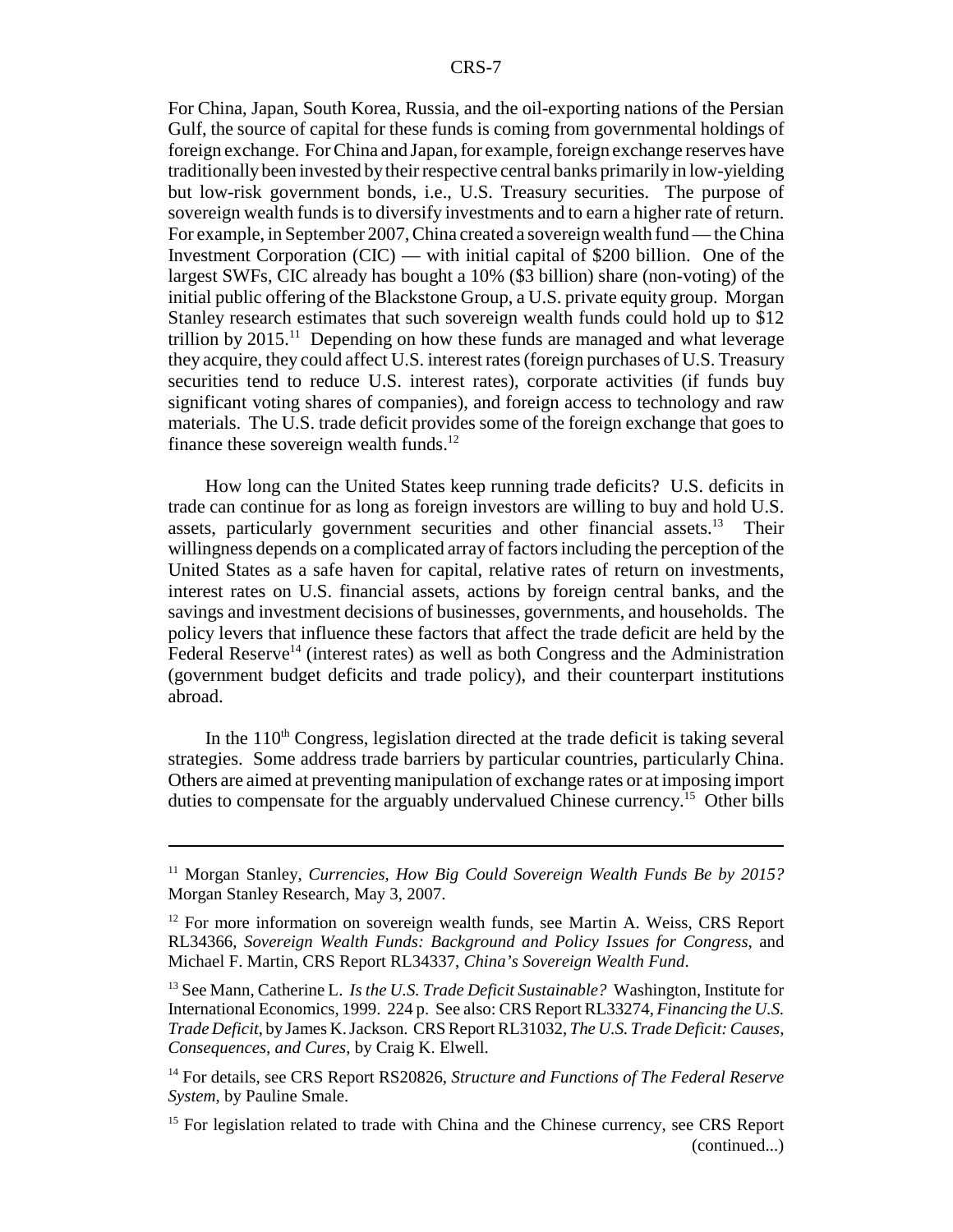seek to find domestic substitutes for imported oil, or require the President or a policy group to take certain actions if the trade deficit exceeded a threshold amount (for instance, a bilateral trade deficit of \$10 billion or 2% of GDP). Legislation is tracked in other CRS reports dealing with trade.

#### **Types of Trade Data**

The U.S. government compiles trade data in four different ways. The data on goods trade are first compiled on a Census basis. Bilateral and sectoral data are reported only on a Census basis. The Census numbers are then adjusted and reported monthly on a balance of payments (BoP) basis that includes adjustments for valuation, coverage, and timing and excludes military transactions. The data are finally reported in terms of national income and product accounts (NIPA). The NIPA data also can be further adjusted to include correcting for inflation to gauge movement in trade volumes as distinct from trade values. Conceptually, this procedure is analogous to adjusting macroeconomic data from nominal to real values.

The Census Bureau also reports imports on a c.i.f. (cost, insurance, and freight) basis which includes the value of insurance, international shipping, and other charges incurred in bringing merchandise to U.S. ports of entry. The customs (or f.a.s. — free alongside ship) data do not include these supplementary costs. U.S. import data are reported on a customs basis with insurance and freight charges counted in U.S. services trade. Other countries, however, commonly report merchandise import figures that include insurance and freight charges. This tends to overstate their imports and understate their trade surpluses with the United States.

# **U.S. Merchandise Trade Balance**

The merchandise (goods) trade balance is the most widely known and frequently used indicator of U.S. international economic activity (see **Figure 3**). In 2007, total U.S. merchandise trade amounted to \$3,116 billion, an 8% increase from \$2,884 billion in 2006. Merchandise exports in 2007 totaled \$1,148 billion, while imports reached \$1,965 billion (BoP basis). The U.S. merchandise trade deficit declined 2.3% from \$838 billion in 2006 to \$819 billion in 2007. Prior to this, the merchandise deficit increased in double-digit rates by 22% in 2004 and 18% in 2005. The deficit increase slowed in 2006, increasing by only 6.5%. The rate of increase in the deficit, therefore, has tapered off.

 $15$  (...continued)

RL33536, *China-U.S. Trade Issues*, by Wayne M. Morrison.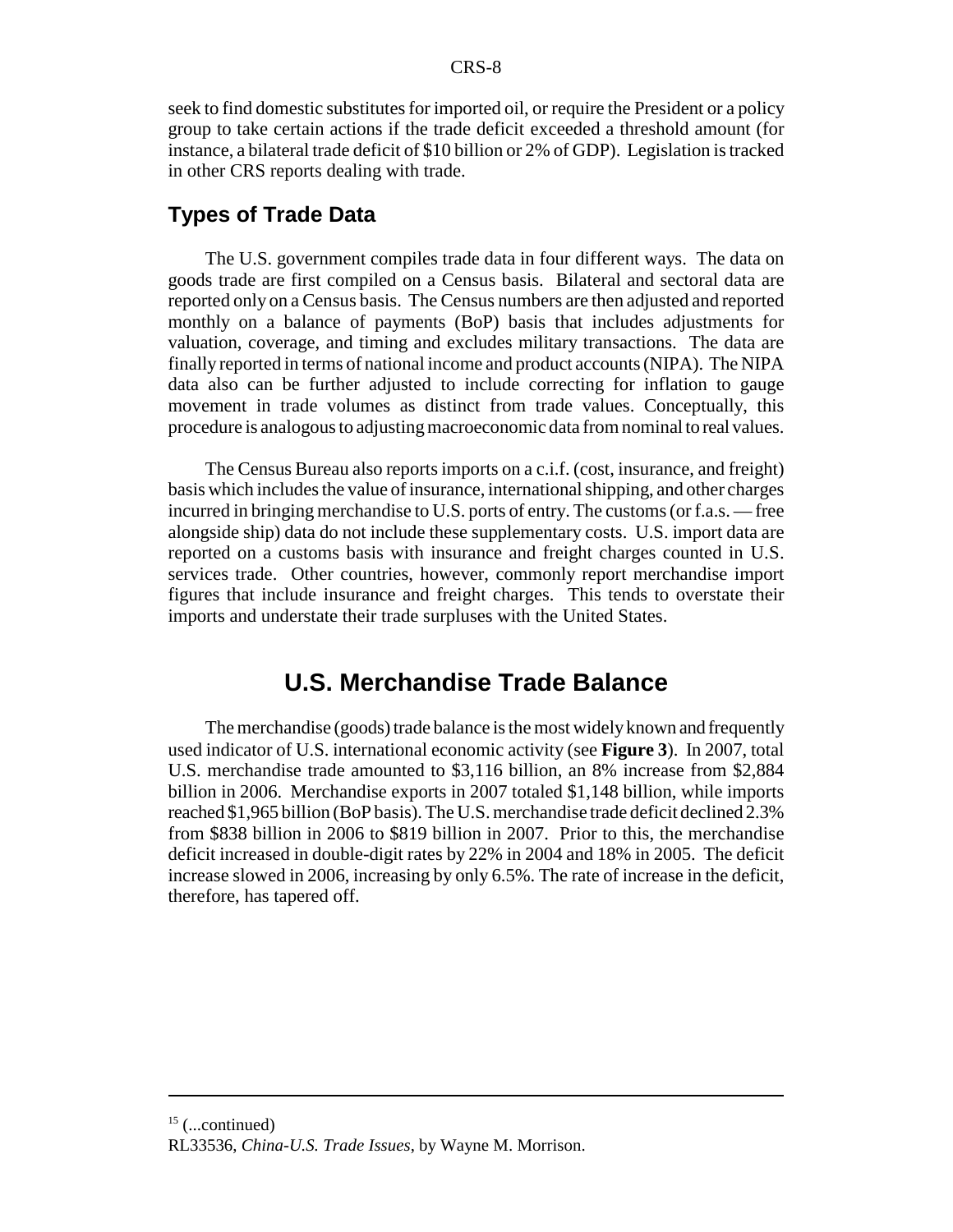

**Figure 3. U.S. Merchandise Exports, Imports, Trade Balance, and Real Effective Dollar Exchange Rate Index, 1982-2007**

U.S. merchandise exports (as shown in **Table 1** and **Figure 4**), decreased in 2001 and 2002 in response to the global slowdown, but generally have been increasing each year. As shown in **Figure 4**, the growth of imports has also been steady, although they too fell by 4.4% in 2001 before recovering in 2002. In 2003, import growth was nearly double export growth, although in 2004, export growth almost caught up with that of imports, and in 2005, the rate of increase for both dropped slightly (11% for exports and 14% for imports). In 2006, exports grew by 14%, while imports grew by 11%. Growth in exports and imports slowed in 2007, with exports rising by 12.3% and imports by 5.7%. Exports grew faster than imports, but the trade deficit still increased. This is because U.S. imports are about 71% greater than U.S. exports, so exports must grow about 71% faster than imports just for the deficit to remain constant.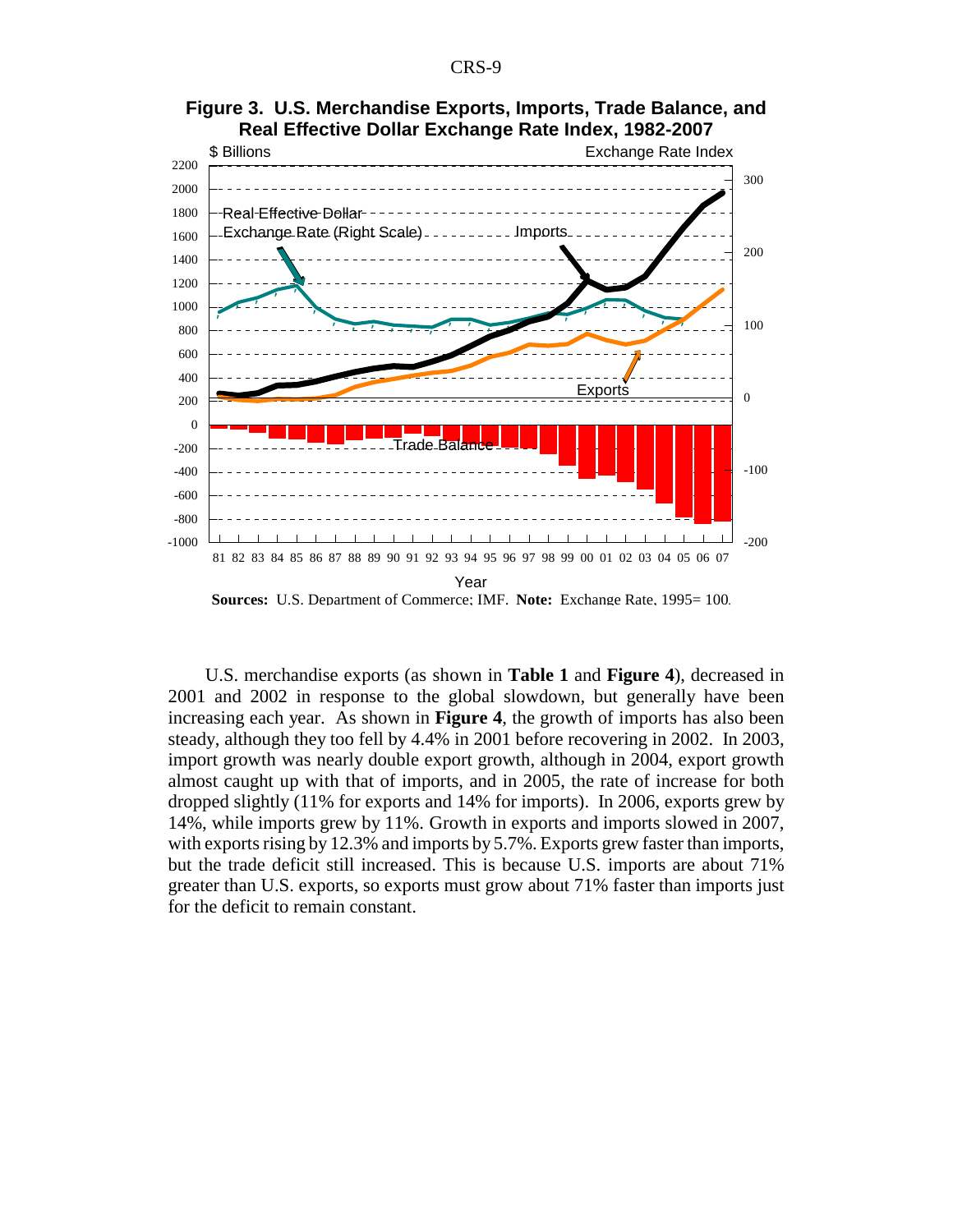### **Table 1. U.S. Exports, Imports, and Merchandise Trade Balances, 1982-2007**

|      |                                          | <b>Census</b> basis                       |                                | <b>Balance of payments basis</b>         |                                           |                                |
|------|------------------------------------------|-------------------------------------------|--------------------------------|------------------------------------------|-------------------------------------------|--------------------------------|
| Year | <b>Exports</b><br>(f.a.s. <sup>a</sup> ) | <b>Imports</b><br>(customs <sup>b</sup> ) | <b>Trade</b><br><b>Balance</b> | <b>Exports</b><br>(f.a.s. <sup>a</sup> ) | <b>Imports</b><br>(customs <sup>b</sup> ) | <b>Trade</b><br><b>Balance</b> |
| 1982 | 212.3                                    | 243.9                                     | $-31.6$                        | 211.2                                    | 247.6                                     | $-36.4$                        |
| 1983 | 201.7                                    | 261.7                                     | $-60.0$                        | 201.8                                    | 268.9                                     | $-67.1$                        |
| 1984 | 218.7                                    | 330.5                                     | $-111.8$                       | 219.9                                    | 332.4                                     | $-112.5$                       |
| 1985 | 212.6                                    | 336.4                                     | $-123.8$                       | 215.9                                    | 338.1                                     | $-122.2$                       |
| 1986 | 226.4                                    | 365.7                                     | $-139.3$                       | 223.3                                    | 368.4                                     | $-145.1$                       |
| 1987 | 253.9                                    | 406.3                                     | $-152.4$                       | 250.2                                    | 409.8                                     | $-159.6$                       |
| 1988 | 323.3                                    | 441.9                                     | $-118.6$                       | 320.2                                    | 447.2                                     | $-127.0$                       |
| 1989 | 362.9                                    | 473.4                                     | $-110.5$                       | 359.9                                    | 477.7                                     | $-117.8$                       |
| 1990 | 392.9                                    | 495.2                                     | $-102.3$                       | 387.4                                    | 498.4                                     | $-111.0$                       |
| 1991 | 421.8                                    | 487.1                                     | $-65.3$                        | 414.1                                    | 491.0                                     | $-76.9$                        |
| 1992 | 448.2                                    | 532.6                                     | $-84.4$                        | 439.6                                    | 536.5                                     | $-96.9$                        |
| 1993 | 464.8                                    | 580.5                                     | $-115.7$                       | 456.9                                    | 589.4                                     | $-132.5$                       |
| 1994 | 512.6                                    | 663.2                                     | $-150.6$                       | 502.9                                    | 668.7                                     | $-165.8$                       |
| 1995 | 584.7                                    | 743.5                                     | $-158.8$                       | 575.2                                    | 749.4                                     | $-174.2$                       |
| 1996 | 625.1                                    | 795.3                                     | $-170.2$                       | 612.1                                    | 803.1                                     | $-191.0$                       |
| 1997 | 689.2                                    | 869.7                                     | $-180.5$                       | 678.4                                    | 876.5                                     | $-198.1$                       |
| 1998 | 682.1                                    | 911.9                                     | $-229.8$                       | 670.4                                    | 917.1                                     | $-246.7$                       |
| 1999 | 695.8                                    | 1,024.6                                   | $-328.8$                       | 684.0                                    | 1,030.0                                   | $-346.0$                       |
| 2000 | 781.9                                    | 1,218.0                                   | $-436.1$                       | 772.0                                    | 1,224.4                                   | $-452.4$                       |
| 2001 | 730.9                                    | 1,142.3                                   | $-411.4$                       | 718.7                                    | 1,145.9                                   | $-427.2$                       |
| 2002 | 693.5                                    | 1,163.6                                   | $-470.1$                       | 681.8                                    | 1,164.7                                   | $-482.9$                       |
| 2003 | 724.8                                    | 1,257.1                                   | $-532.3$                       | 713.1                                    | 1,260.7                                   | $-547.6$                       |
| 2004 | 818.8                                    | 1,469.7                                   | $-650.9$                       | 807.5                                    | 1,477.1                                   | $-669.6$                       |
| 2005 | 906.0                                    | 1,673.5                                   | $-767.5$                       | 894.6                                    | 1,681.8                                   | $-787.2$                       |
| 2006 | 1,036.6                                  | 1,853.9                                   | $-817.3$                       | 1,023.1                                  | 1,861.4                                   | $-838.3$                       |
| 2007 | 1,162.5                                  | 1,957.0                                   | $-794.5$                       | 1,148.5                                  | 1,967.9                                   | $-819.4$                       |

(billions of U.S. dollars)

**Source:** U.S. Department of Commerce, Bureau of Economic Analysis, U.S. International Transactions Accounts Data.

**Note:** Goods on a Census basis are adjusted to a BoP basis to include changes in ownership that occur without goods passing into or out of the customs territory of the United States, to eliminate duplication, and to value transactions according to a standard definition. Export adjustments include counting military sales as services not goods, adding private gift parcels, and foreign official gold sales from U.S. private dealers. Import adjustments include adding in inland freight in Canada and foreign official gold sales to U.S. private dealers, and subtracting imports by U.S. military agencies.

- a. Exports are valued on an f.a.s. basis, which refers to the free alongside ship value at the port of export and generally include inland freight, insurance, and other charges incurred in placing the goods alongside the carrier at the port of exportation.
- b. Imports are valued as reported by the U.S. Customs Service, known as Customs basis, and exclude import duties, the cost of freight, insurance, and other charges incurred in bringing merchandise to the United States.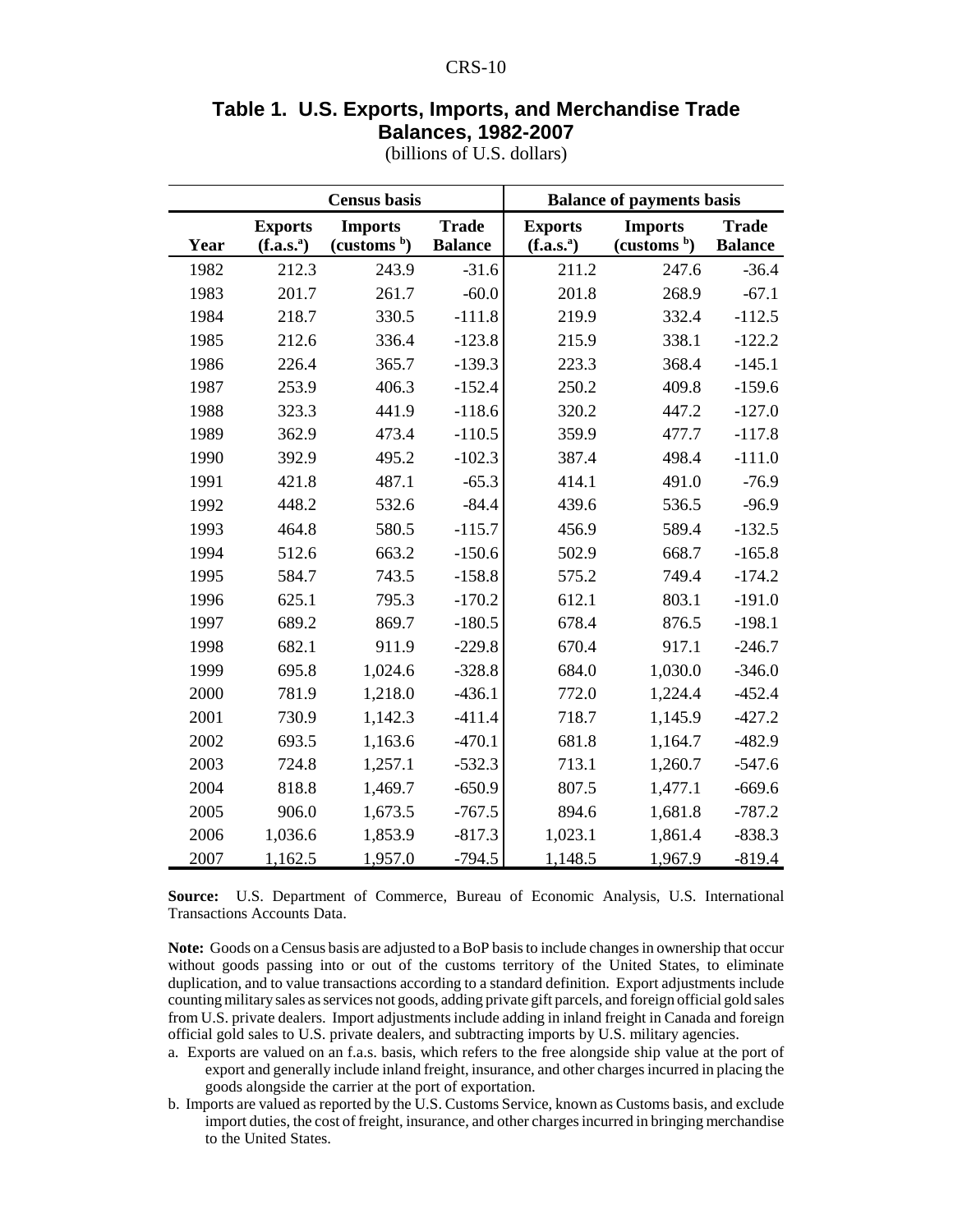# **Merchandise Trade Balance in Volume Terms**

Like other economic variables, exports and imports, reported in terms of their values, can change merely because prices change. Trade data, therefore, can be adjusted for inflation by dividing by a chained price index (chained price indexes are weighted by two-year averages) to generate real or volume data (some trade commodities actually are reported in volume terms [e.g., tons of wheat]). The real data provide a more accurate picture of how the underlying flows of merchandise are changing. As with the nominal trade deficit, the real deficit has begun to decrease.



#### **Figure 4. Real U.S. Imports, Exports, and Trade Balance of Goods (chained 2000 dollars), 1990-2007**

**Source:** CRS with data from U.S. Bureau of Economic Analysis, National Income and Products Accounts data, Table 4.2.6, [http://www.bea.gov/].

As shown in **Table 2** and **Figure 5**, the constant-dollar value, or physical volume, of merchandise exports increased by 9.9% in 2006, up from 7.5% in 2005 and 9.0% in 2004. The physical volume of imports rose by 6.0% in 2006, down from 6.6% in 2005 and 11.3% in 2004, but up from 4.9% in 2003. Because the growth of merchandise imports is higher than the growth of exports and because imports exceed exports by more than 80% on a physical volume basis, exports would have to grow more than 80% faster than imports just for the U.S. trade deficit in terms of volume to remain constant. In 2005 and 2006, export growth actually exceeded import growth, but the deficit still increased. In recent years, the deficit in volume terms has varied relative to the deficit in value terms partly because of fluctuations in oil import prices (when oil prices rise, the deficit in value rises relative to that in volume terms).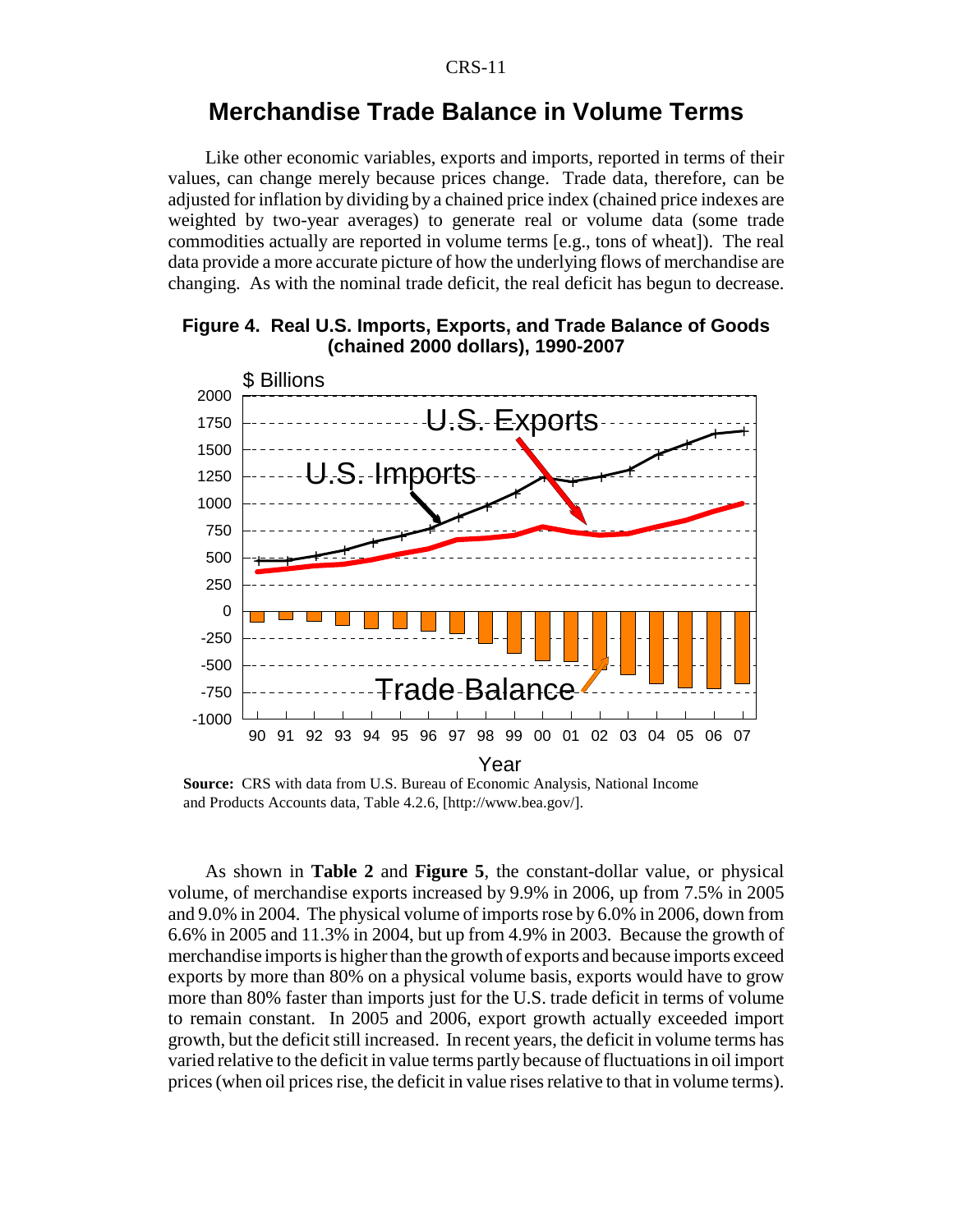| Year | <b>Exports</b> | <b>Export</b><br>Growth | <b>Imports</b> | Import<br>Growth | <b>Real Trade</b><br><b>Balance</b> |
|------|----------------|-------------------------|----------------|------------------|-------------------------------------|
| 2001 | 736.3          | $-6.1$                  | 1,204.1        | $-3.2$           | $-467.8$                            |
| 2002 | 707.0          | $-4.0$                  | 1,248.2        | 3.7              | $-541.2$                            |
| 2003 | 719.8          | 1.8                     | 1,309.3        | 4.9              | $-589.5$                            |
| 2004 | 784.4          | 9.0                     | 1,457.0        | 11.3             | $-672.6$                            |
| 2005 | 843.5          | 7.5                     | 1,553.6        | 6.6              | $-710.1$                            |
| 2006 | 927.4          | 9.9                     | 1,646.9        | 6.0              | $-719.5$                            |
| 2007 | 1,000.8        | 7.9                     | 1,673.5        | 1.6              | $-672.7$                            |

| Table 2. U.S. Merchandise Trade in Volume Terms, 2001-2007 |
|------------------------------------------------------------|
| (billions of chained 2000 dollars)                         |

**Source:** CRS calculations from Bureau of Economic Analysis, National Income and Products Accounts data, Table 4.2.6, [http://www.bea.gov/].



**Figure 5. Annual Growth in U.S. Merchandise Exports and Imports, 1982-2007**

**Source:** Underlying data from U.S. Department of Commerce.

# **Current Account Balance**

The current account provides a broader measure of U.S. trade because it includes services, investment income, and unilateral transfers in addition to merchandise trade (see **Figure 6**). The balance on services includes travel, transportation, fees and royalties, insurance payments, and other government and private services. The balance on investment income includes income received on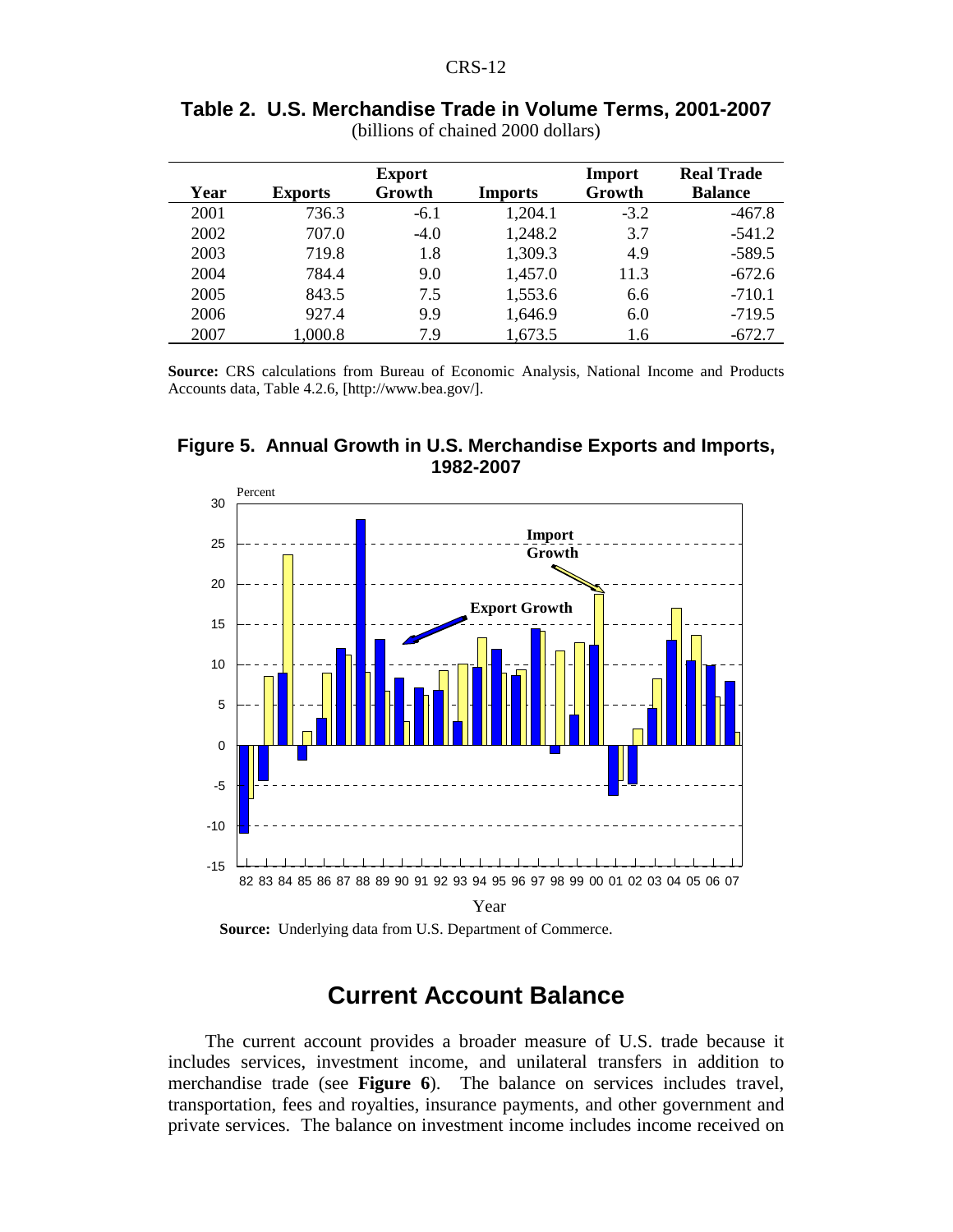U.S. assets abroad minus income paid on foreign assets in the United States. Unilateral transfers are international transfers of funds for which there is no *quid pro quo*. These include private gifts, remittances, pension payments, and government grants (foreign aid). Data on the current account lag those on trade by several months.



**Figure 6. U.S. Current Account and Merchandise Trade Balances, 1982-2007**

**Source:** CRS with data from U.S. Bureau of Economic Analysis, U.S. International Transactions Account.

**Table 3** summarizes the components of the U.S. current account. In 2006, the U.S. deficit on current account increased to \$811.5 billion from \$754.8 billion in 2005. As a share of U.S. GDP, this deficit rose to 6.2% in 2006. In 2007 the U.S. deficit on current account decreased to \$738.6 billion, or 5.3 % of GDP. This remains above the caution level used by the International Monetary Fund of 5%. Since the dollar is used as an international reserve currency, however, the United States can run trade deficits without the same downward pressure on the value of the dollar as other nations. Historically, the current account deficit fell from a then record-high \$160.7 billion in 1987 to \$79.0 billion in 1990, and switched to a \$3.7 billion surplus in 1991 (primarily because of payments to fund the Gulf War by Japan and other nations). However, since a slight decline in 1995, the current account deficit has been increasing significantly except for a slight dip in 2001 because of the U.S. recession and a similar situation in 2007.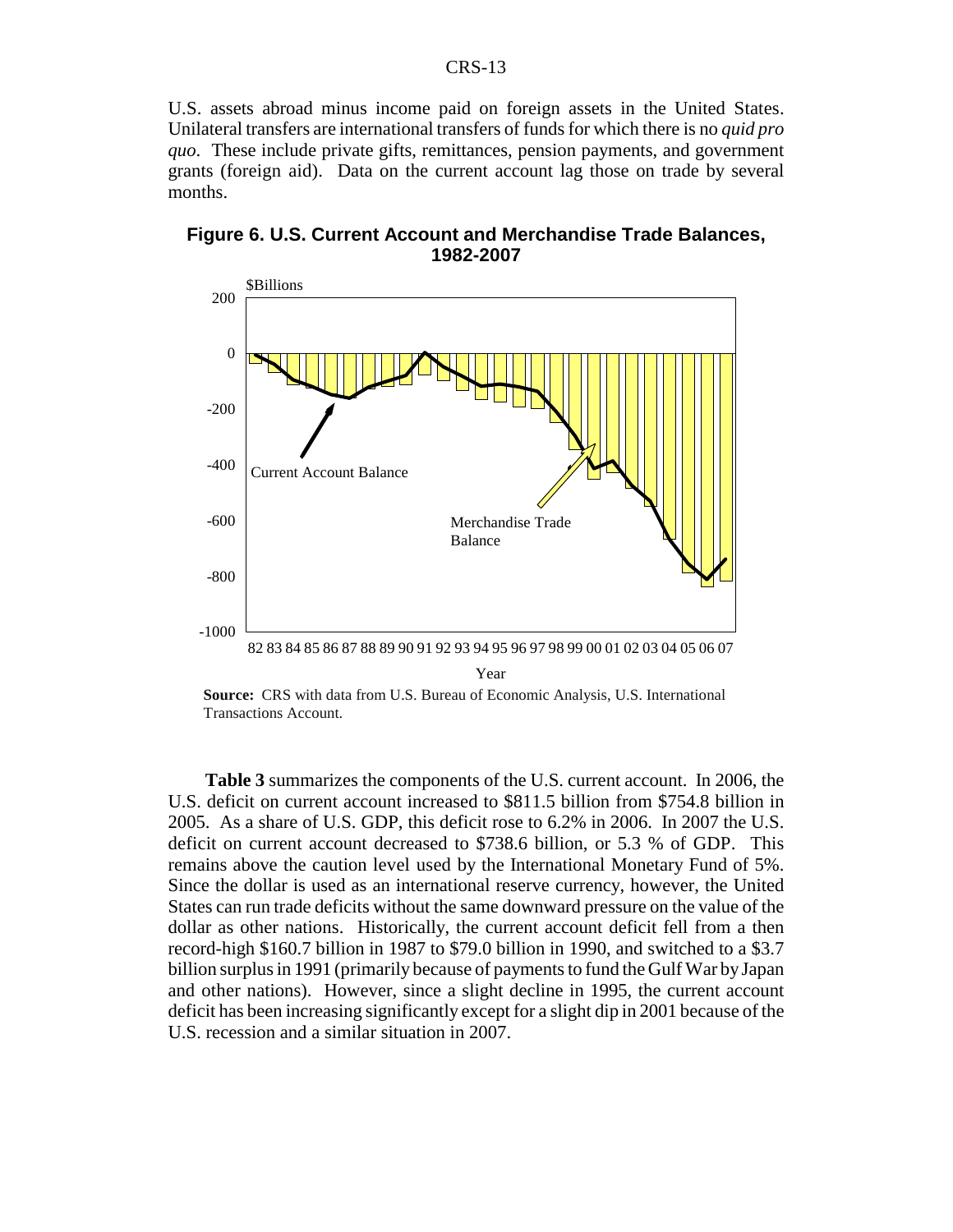|          | <b>Merchandise</b>          |                             | <b>Investment</b>           | <b>Net</b>        | <b>Current</b>              |
|----------|-----------------------------|-----------------------------|-----------------------------|-------------------|-----------------------------|
| Calendar | <b>Trade</b>                | <b>Services</b>             | <b>Income</b>               | <b>Unilateral</b> | <b>Account</b>              |
| Year     | <b>Balance</b> <sup>a</sup> | <b>Balance</b> <sup>b</sup> | <b>Balance</b> <sup>c</sup> | <b>Transfersd</b> | <b>Balance</b> <sup>e</sup> |
| 1985     | $-122.2$                    | 0.3                         | 25.7                        | $-22.0$           | $-118.2$                    |
| 1986     | $-145.1$                    | 6.5                         | 15.5                        | $-24.1$           | $-147.2$                    |
| 1987     | $-159.6$                    | 7.9                         | 14.3                        | $-23.3$           | $-160.7$                    |
| 1988     | $-127.0$                    | 12.4                        | 18.7                        | $-25.3$           | $-121.2$                    |
| 1989     | $-117.7$                    | 24.6                        | 19.8                        | $-26.2$           | $-99.5$                     |
| 1990     | $-111.0$                    | 30.2                        | 28.6                        | $-26.7$           | $-79.0$                     |
| 1991     | $-76.9$                     | 45.8                        | 24.1                        | 10.8              | 3.7                         |
| 1992     | $-96.9$                     | 57.8                        | 24.2                        | $-33.1$           | $-48.0$                     |
| 1993     | $-132.5$                    | 62.3                        | 25.3                        | $-37.1$           | $-82.0$                     |
| 1994     | $-165.8$                    | 67.4                        | 17.1                        | $-36.8$           | $-118.0$                    |
| 1995     | $-174.2$                    | 77.9                        | 20.9                        | $-34.1$           | $-109.5$                    |
| 1996     | $-191.0$                    | 87.1                        | 22.3                        | $-38.6$           | $-120.2$                    |
| 1997     | $-198.1$                    | 89.8                        | 12.6                        | $-45.2$           | $-140.9$                    |
| 1998     | $-246.7$                    | 81.7                        | 4.3                         | $-53.2$           | $-214.9$                    |
| 1999     | $-346.0$                    | 82.6                        | 13.9                        | $-50.6$           | $-300.1$                    |
| 2000     | $-452.4$                    | 74.1                        | 21.0                        | $-58.8$           | $-416.4$                    |
| 2001     | $-427.2$                    | 64.5                        | 25.2                        | $-51.9$           | $-389.4$                    |
| 2002     | $-485.0$                    | 61.2                        | 27.4                        | $-64.9$           | $-461.3$                    |
| 2003     | $-550.9$                    | 54.0                        | 45.3                        | $-71.8$           | $-523.4$                    |
| 2004     | $-669.6$                    | 61.8                        | 67.2                        | $-84.5$           | $-625.0$                    |
| 2005     | $-787.1$                    | 75.6                        | 72.4                        | $-89.8$           | $-729.0$                    |
| 2006     | $-838.3$                    | 85.0                        | 57.2                        | $-92.0$           | $-788.1$                    |
| 2007     | $-819.4$                    | 119.1                       | 81.7                        | $-112.7$          | $-731.2$                    |

# **Table 3. U.S. Current Account Balances: 1985-2007**

(billions of U.S. dollars)

**Source:** U.S. Bureau of Economic Analysis, U.S. International Transactions. On the Internet at [http://www.bea.gov/bea/international/bp\_web/simple.cfm?anon=68365&table\_id=1&area\_id=3].

- a. On a BoP basis.
- b. Includes travel, transportation, fees and royalties, insurance payments, other government and private services, and investment income.
- c. Income receipts on U.S. assets abroad minus income payments on foreign assets in the United States.
- d. International transfers of funds, such as private gifts, pension payments, and government grants for which there is no *quid pro quo*.
- e. The trade balance plus the service balance plus investment income balance plus net unilateral transfers, although conceptually equal to the current account balance, may differ slightly as a result of rounding.

Because the merchandise trade balance comprises the greater part of the current account, the two tend to track each other. Unlike the merchandise trade balance, however, the services account registered a \$79.7 billion surplus in 2006 and \$106.9 billion surplus in 2007. Since Americans are such large investors in foreign economies, the United States traditionally also has a surplus in its investment income. The deficit in unilateral transfers (primarily dollars sent abroad by foreign workers and recent immigrants) totaled \$89.6 billion in 2006 and \$104.4 billion in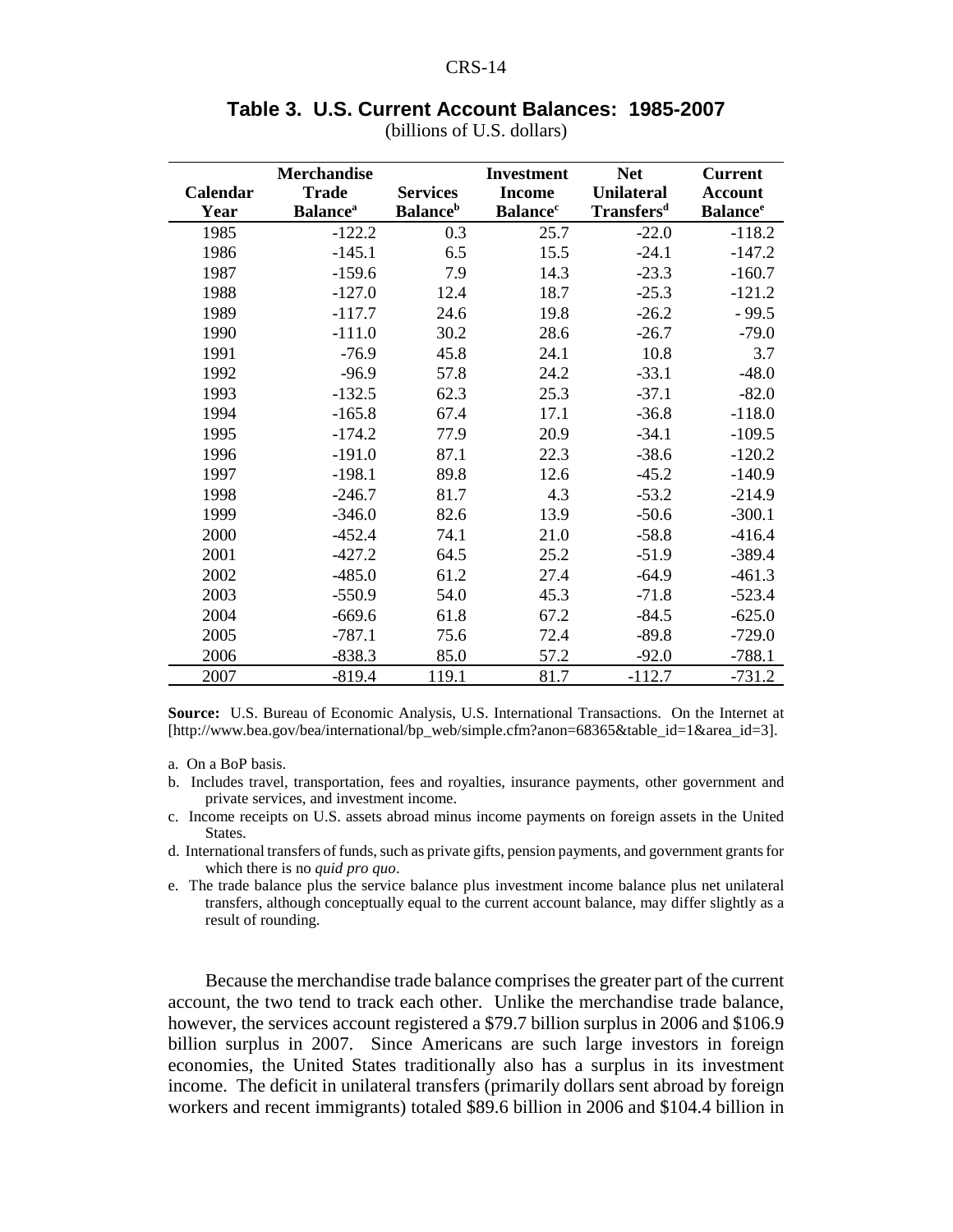2007. Unilateral transfers have now reached more than triple the level of the late 1980s.

# **Forecasts**

According to Global Insight, Inc., a leading U.S. economic forecasting firm, in 2008 the U.S. merchandise (goods) trade deficit is projected to decline to about \$931.9 billion on a balance of payments basis and to stay at the level for 2009 and 2010 (see **Table 4** and **Figure 7**). The U.S. current account deficit declined from the peak of \$811.5 billion in 2006 to \$749.6 billion in 2007. The current account deficit is forecasted to increase to \$763.6 billion 2008 and then to decrease in 2009 and 2010.

#### **Table 4. U.S. Merchandise and Current Account Trade, 2003 to 2010 (Forecast)**

|                                | 2003     | 2004  | 2005 | 2006                                  | 2007  | 2008     | 2009                       | 2010     |
|--------------------------------|----------|-------|------|---------------------------------------|-------|----------|----------------------------|----------|
| <b>Merchandise Trade</b>       |          |       |      |                                       |       |          |                            |          |
| <b>Exports</b>                 |          |       |      |                                       |       |          |                            |          |
| Actual                         | 713.4    | 807.5 |      | 894.6 1,023.1 1,148.5                 |       |          |                            |          |
| Forecasted                     |          |       |      |                                       |       |          | $- 1,350.8$ 1,412.7        | 1497.9   |
| <b>Imports</b>                 |          |       |      |                                       |       |          |                            |          |
| Actual                         |          |       |      | 1264.3 1477.1 1,681.8 1,861.4 1,967.9 |       |          |                            |          |
| Forecasted                     |          |       |      |                                       |       |          | $-2,182.2$ 2,037.1 2,163.9 |          |
| <b>Trade Balance</b>           |          |       |      |                                       |       |          |                            |          |
| Actual                         | $-550.9$ |       |      | $-669.6$ $-787.1$ $-838.3$ $-819.4$   |       |          |                            |          |
| Forecasted                     |          |       |      |                                       |       | $-817.0$ | $-614.7$                   | $-655.8$ |
| <b>Services Trade Balance</b>  |          |       |      |                                       |       |          |                            |          |
| Actual                         | 54.0     | 61.8  | 75.6 | 85.0                                  | 119.1 |          |                            |          |
| Forecasted                     |          |       |      |                                       |       | 146.6    | 167.2                      | 188.6    |
| <b>Current Account Balance</b> |          |       |      |                                       |       |          |                            |          |
| Actual                         | $-523.4$ |       |      | $-625.0$ $-729.0$ $-788.1$ $-731.2$   |       |          |                            |          |
| Forecasted                     |          |       |      |                                       |       | $-697.5$ | $-536.4$                   | $-580.1$ |

(billions of U.S. dollars)

**Sources:** U.S. Bureau of Economic Analysis and Global Insight (BoP basis).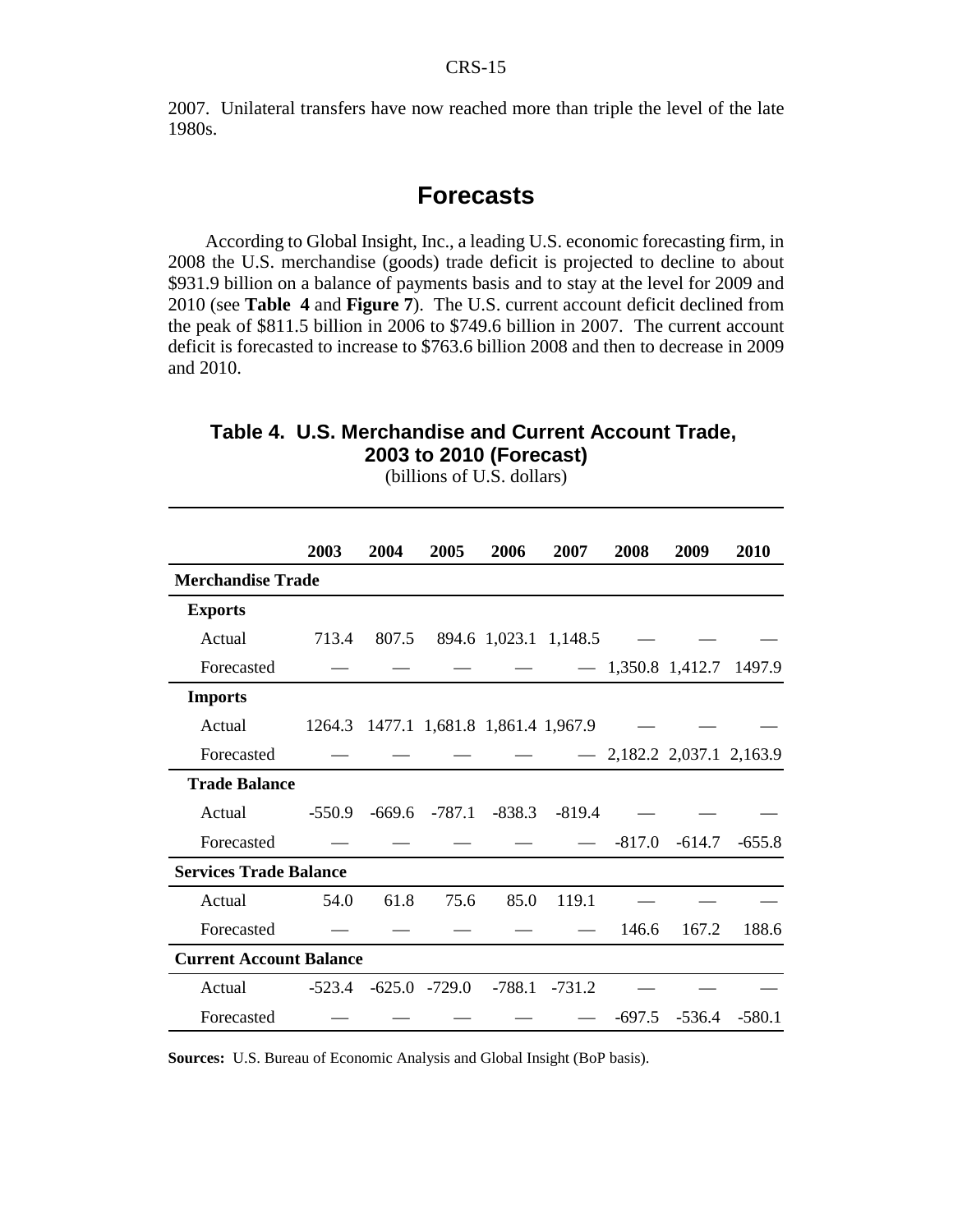



**Sources:** U.S. Bureau of Economic Analysis and Global Insight (BoP basis).

# **U.S. Trade with Selected Nations**

The overall U.S. merchandise trade balance consists of deficits or surpluses with each trading partner. Many economists view the overall figure as more significant than bilateral trade balances, since rising deficits with some nations are often offset by declining deficits or growing surpluses with others. Nonetheless, abnormally large or rapidly increasing trade deficits with particular countries are often viewed as indicators that underlying problems may exist with market access, the competitiveness of particular industries, currency misalignment, or macroeconomic adjustment. **Figure 8** and **Table 5** show U.S. trade balances with selected nations.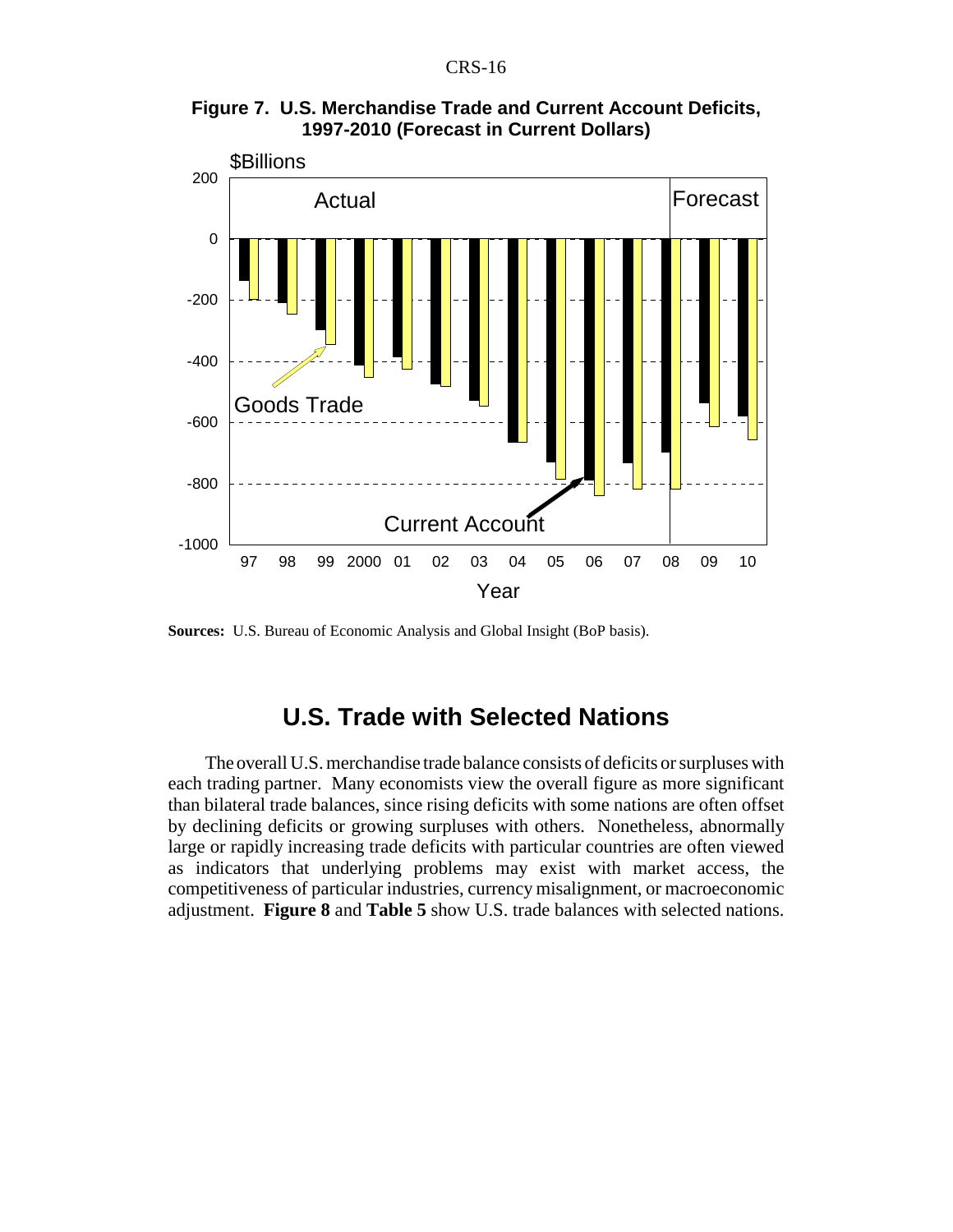



**Source:** CRS with data from the U.S. Department of Commerce (Census basis).

Most of the U.S. trade deficit can be accounted for by trade with China, Japan, Mexico, Canada, and Germany. Trade with the oil exporting countries, particularly Nigeria, Venezuela, and Saudi Arabia, also is in deficit. U.S. trade surpluses occur in trade with the Netherlands, Hong Kong, Australia, and the United Arab Emirates.

The U.S. trade deficit with China has soared over the past decade. From \$32 billion in 1995 to \$100 billion in 2000 and \$256 billion in 2007, the negative net balance in trade with China has grown to account for nearly 30% of the total U.S. trade deficit.<sup>16</sup> The U.S. trade deficit with China exceeded that with Japan for the first time in the year 2000 and now is more than three times as large.

China claims that its trade is less imbalanced than U.S. data indicate. Chinese trade data differ from those of the United States primarily because of the treatment of Hong Kong as an entrepot. Since Hong Kong is a separate customs area from mainland China, Beijing counts Hong Kong as the destination for its exports sent there, even though the goods may be transshipped to other markets. For example, China would count a laptop computer that is assembled in Shanghai but shipped through Hong Kong before being exported to the United States as a sale to Hong

<sup>16</sup> For details and policy discussion, see CRS Report RL31403, *China's Trade with the United States and the World*, by Thomas Lum and Dick K. Nanto, or CRS Report RL33536, *China-U.S. Trade Issues*, by Wayne M. Morrison.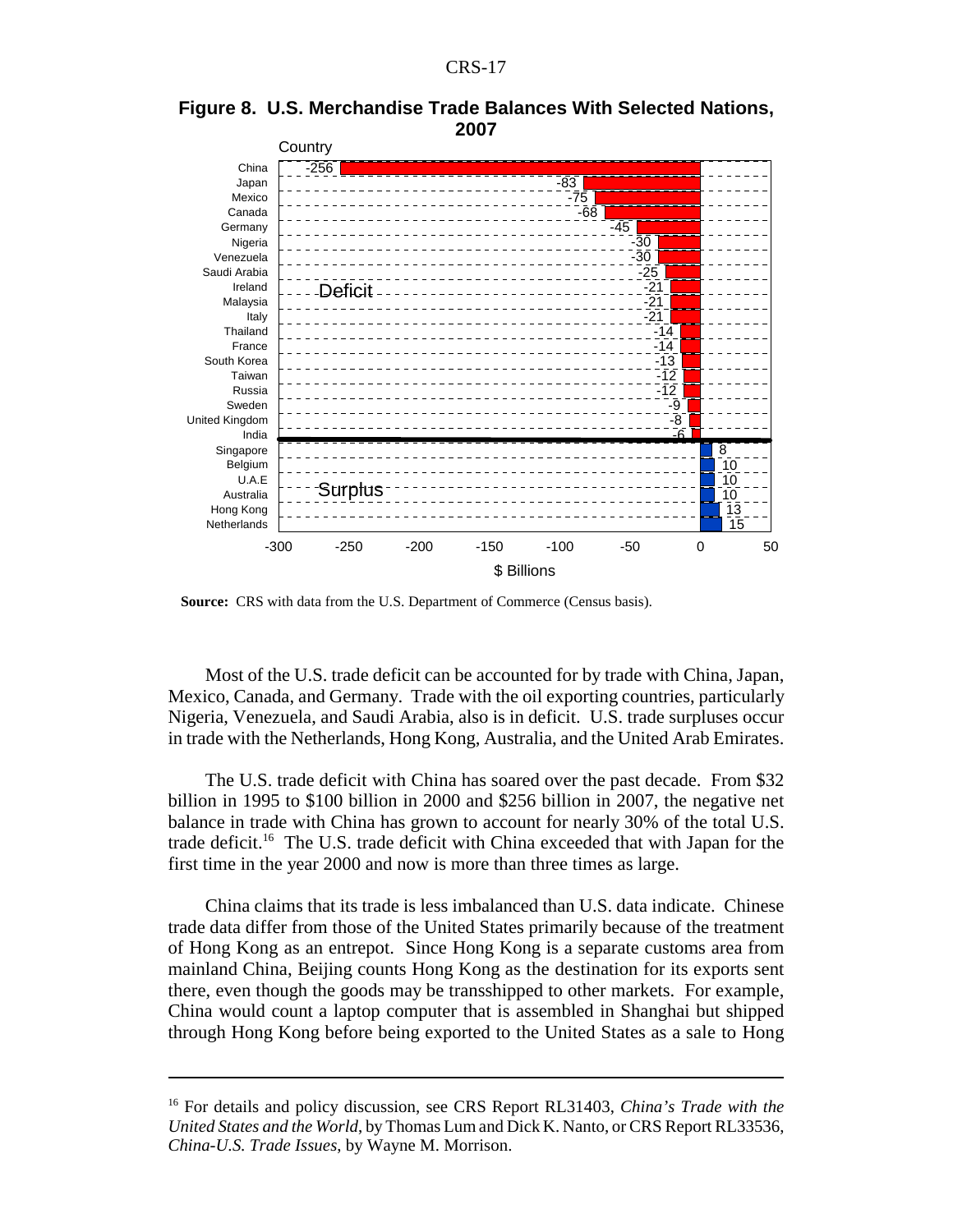Kong. By contrast, the United States and many of China's other trading partners count Chinese exports that are transshipped through Hong Kong as products from China not Hong Kong, including goods that contain Hong Kong components or involve final packaging in Hong Kong. The United States also counts Hong Kong as the destination of U.S. products sent there, even those that are then reexported to China. However, the PRC counts many of such reexported goods as U.S. exports to China. So by U.S. figures, U.S. exports to China tend to be understated, while by Chinese figures, Chinese exports to the U.S. tend to be understated. The net result is that China's reported trade surplus with the United States at \$163 billion in 2007 is a little over 60% of the reported U.S. deficit with China of \$256 billion.

#### **Table 5. U.S. Merchandise Trade Balances with Selected Nations and Groups, 2002-2007**

| Country                     | 2002       | 2003       | 2004       | 2005        | 2006       | 2007       |
|-----------------------------|------------|------------|------------|-------------|------------|------------|
| <b>Total</b>                | $-468,263$ | $-532,350$ | $-650,930$ | $-767,477$  | $-817,304$ | -794,483   |
| <b>North America</b>        | $-853,110$ | $-92,319$  | $-111,547$ | $-128,230$  | $-136,056$ | $-142,791$ |
| Canada                      | $-48,165$  | $-51,671$  | $-66,480$  | $-78,486$   | $-71,782$  | $-68,169$  |
| Mexico                      | $-37,146$  | $-40,648$  | $-45,067$  | $-49,744$   | $-64,274$  | $-74,622$  |
| <b>Europe</b>               | $-93,355$  | $-105,603$ | $-119,907$ | $-132,269$  | $-123,016$ | $-121,077$ |
| <b>European Union 27</b>    | $-86,377$  | $-98,521$  | $-109,999$ | $-123, 123$ | $-117,216$ | $-107,168$ |
| United Kingdom              | $-7,540$   | $-8,967$   | $-10,274$  | $-12,445$   | $-8,103$   | $-6,629$   |
| Germany                     | $-35,876$  | $-39,281$  | $-45,850$  | $-50,567$   | $-47,763$  | $-44,513$  |
| France                      | $-9,224$   | $-12,166$  | $-10,342$  | $-11,432$   | $-12,822$  | $-14,140$  |
| Italy                       | $-14,164$  | $-14,854$  | $-17,413$  | $-19,485$   | $-20,109$  | $-20,878$  |
| Netherlands                 | 8,462      | 9,742      | 11,839     | 11,623      | 13,787     | 14,560     |
| <b>Russia</b>               | $-4,473$   | $-6,171$   | $-8,930$   | $-11,344$   | $-15,127$  | -11,949    |
| <b>Pacific Rim</b>          |            |            |            |             |            |            |
| <b>Countries</b>            | $-310,170$ | 331,869    | 405,298    | $-469,223$  | $-513,662$ | $-366,459$ |
| Japan                       | $-69,979$  | $-66,032$  | $-75,562$  | $-82,519$   | $-88,568$  | $-82,760$  |
| China                       | $-103,065$ | $-124,068$ | $-161,938$ | $-201,545$  | $-232,589$ | $-256,207$ |
| <b>Newly Industrialized</b> |            |            |            |             |            |            |
| <b>Countries (NICS)</b>     | $-22,080$  | $-21,217$  | $-21,883$  | $-15,782$   | $-11,783$  | $-3,904$   |
| Singapore                   | 1,416      | 1,422      | 4,238      | 5,532       | 6,916      | 7,891      |
| Hong Kong                   | 3,266      | 4,669      | 6,513      | 7,459       | 9,829      | 13,092     |
| Taiwan                      | $-13,766$  | $-14,152$  | $-12,879$  | $-12,757$   | $-15,165$  | $-11,968$  |
| Republic of Korea           | $-12,996$  | $-13,157$  | $-19,755$  | $-16,016$   | $-13,362$  | $-12,918$  |
| South/Central               |            |            |            |             |            |            |
| <b>American Countries</b>   | $-17,952$  | $-26,883$  | $-37,183$  | $-50,460$   | $-44,706$  | $-27,345$  |
| Argentina                   | $-1,602$   | $-732$     | $-357$     | $-462$      | 797        | 1,369      |
| <b>Brazil</b>               | $-3,405$   | $-6,699$   | $-7,263$   | $-9,064$    | $-7,136$   | $-1,019$   |
| Colombia                    | $-2,022$   | $-2,629$   | $-2,751$   | $-3,387$    | $-2,557$   | $-876$     |
| <b>OPEC</b>                 | $-34,433$  | $-51,064$  | $-71,843$  | $-92,867$   | $-105,289$ | $-112,987$ |
| Venezuela                   | $-10,664$  | $-14,305$  | $-20,153$  | $-27,557$   | $-28,131$  | $-29,709$  |
| Indonesia                   | $-7,087$   | $-6,999$   | $-8,139$   | $-8,960$    | $-10,346$  | $-10,066$  |
| Saudi Arabia                | $-8,369$   | $-13,473$  | $-15,702$  | $-20,380$   | $-24,049$  | $-25,230$  |
| Nigeria                     | $-4,888$   | $-9,377$   | $-14,694$  | $-22,618$   | $-25,630$  | $-29,992$  |

(millions of U.S. dollars, Census basis)

**Sources:** United States Census Bureau, Foreign Trade Statistics. For other countries and further detail, see U.S. International Trade in Goods and Services Annual Revision for 2007, FT-900 (08-04), released June 10, 2008.

**Note:** Trade Balance equals Total Exports (f.a.s. value) minus General Imports (Customs value).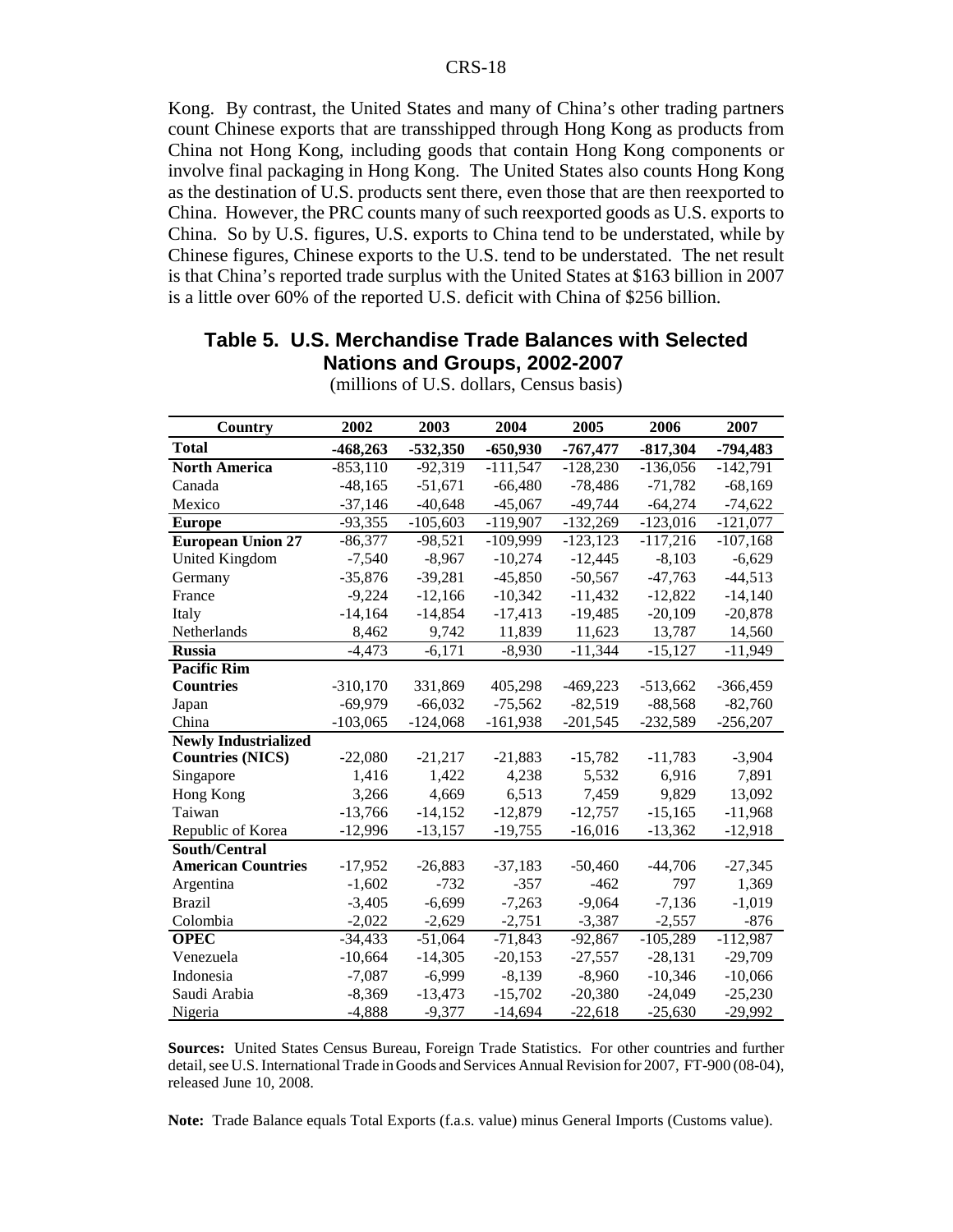**Table 6** lists the U.S. top deficit trading partners in merchandise trade, on a Census basis. In 2000, China overtook Japan as the top U.S. deficit trading partner. After, China, the next highest deficit trading partners are Japan, Mexico, Canada, Germany, and Nigeria.

| Country             | <b>U.S. Balance</b> | <b>U.S. Exports</b> | <b>U.S. Imports</b> |
|---------------------|---------------------|---------------------|---------------------|
| China               | $-256,207$          | 65,236              | 321,443             |
| Japan               | $-82,760$           | 62,704              | 145,463             |
| Mexico              | $-74,622$           | 136,092             | 210,714             |
| Canada              | $-68,169$           | 248,888             | 317,057             |
| Germany             | $-44,513$           | 49,651              | 94,164              |
| Nigeria             | $-29,992$           | 2,778               | 32,770              |
| Venezuela           | $-29,709$           | 10,201              | 39,910              |
| Saudi Arabia        | $-25,230$           | 10,396              | 35,626              |
| Ireland             | $-21,436$           | 9,009               | 30,445              |
| Malaysia            | $-20,948$           | 11,680              | 32,629              |
| Italy               | $-20,878$           | 14,150              | 35,028              |
| Algeria             | $-16,164$           | 1,652               | 17,816              |
| Thailand            | $-14,300$           | 8,455               | 22,755              |
| France              | $-14,140$           | 27,413              | 41,553              |
| Korea               | $-12,918$           | 34,645              | 47,562              |
| Taiwan              | $-11,968$           | 26,309              | 38,278              |
| Russia              | $-11,949$           | 7,365               | 19,314              |
| Angola              | $-11,227$           | 1,280               | 12,508              |
| Indonesia           | $-10,066$           | 4,235               | 14,301              |
| Iraq                | $-9,835$            | 1,560               | 11,396              |
| Vietnam             | $-8,730$            | 1,903               | 10,633              |
| Sweden              | $-8,530$            | 4,494               | 13,024              |
| Israel              | $-7,775$            | 13,019              | 20,794              |
| Austria             | $-7,497$            | 3,172               | 10,669              |
| Trinidad and Tobago | $-7,010$            | 1,780               | 8,790               |

| Table 6. Top U.S. Merchandise Deficit Trading Partners, 2007 |
|--------------------------------------------------------------|
| (millions of U.S. dollars)                                   |

**Source:** U.S. Department of Commerce. U.S. International Trade in Goods and Services, FT 900  $(08-04)$ .

**Note:** Data are on a Census basis. Exports are valued f.a.s.; imports are valued Customs.

**Table 7** lists the United States' top trading partners ranked by trade turnover, defined as exports plus imports. As shown in **Table 7**, in 2007, as in 2006, Canada was America's largest total merchandise trading partner. Canada was followed by China, Mexico, Japan, Germany, the United Kingdom, Korea, Taiwan and France. Malaysia dropped from number 10 in total U.S. trade in 2006 to number 14 in 2007. Canada was the largest supplier of U.S. imports in 2006 and before, but in 2007 China surpassed Canada. By far, Canada is the top purchaser of U.S. exports with Mexico second. In 2007 China passed Japan to become third. Japan is now our fourth-ranked export market.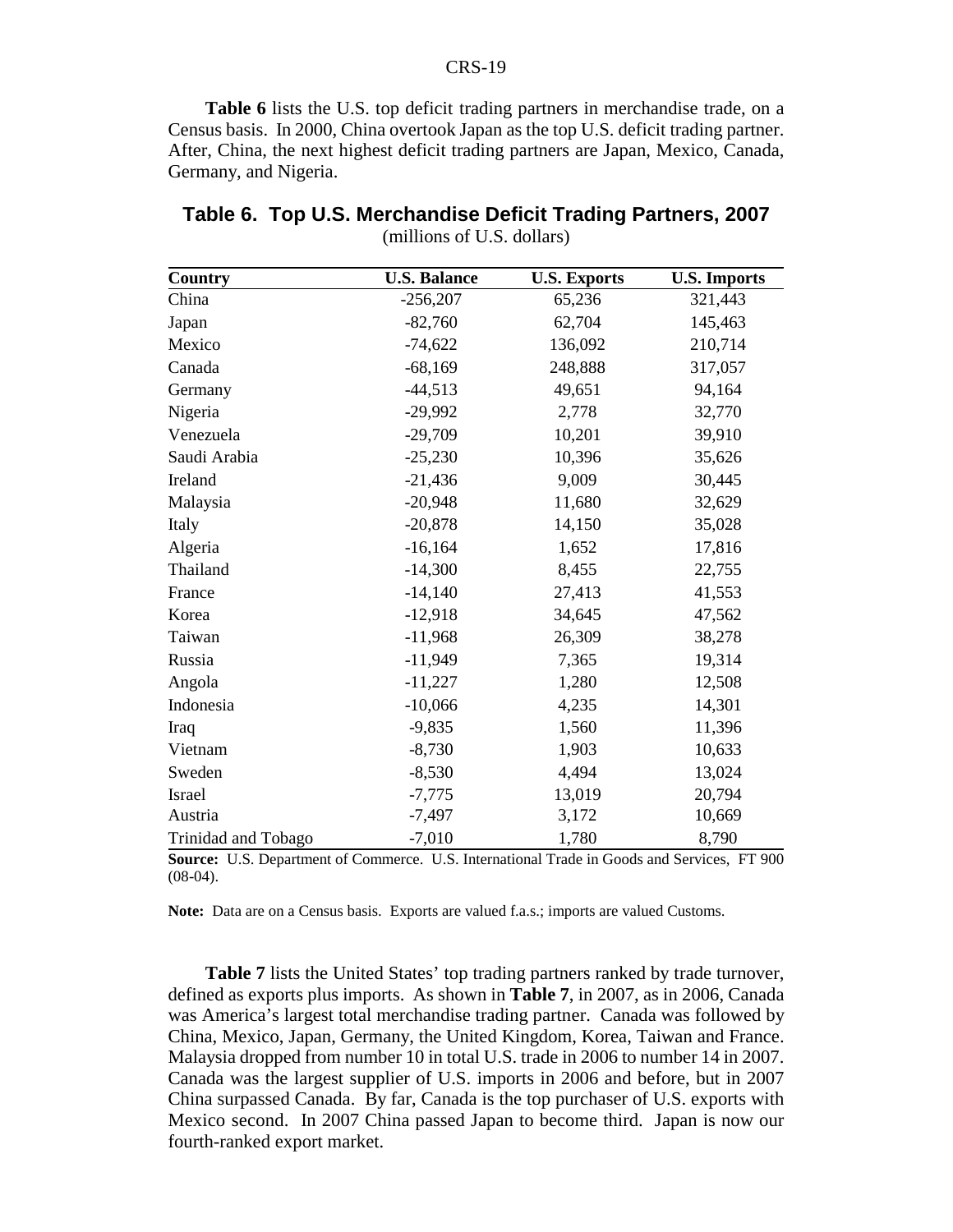#### **Table 7. Top U.S. Trading Partners Ranked by Total Merchandise Trade in 2007**

| Rank           | Country          | <b>Total Trade</b> | <b>U.S. Exports</b> | <b>U.S.</b> Imports | <b>Balance</b> |
|----------------|------------------|--------------------|---------------------|---------------------|----------------|
|                |                  |                    |                     |                     |                |
| 1              | Canada           | 565,944.9          | 248,888.1           | 317,056.8           | $-68,168.7$    |
| $\mathfrak{2}$ | China            | 386,679.0          | 65,236.1            | 321,442.9           | $-256,206.7$   |
| 3              | Mexico           | 346,806.1          | 136,092.1           | 210,714.0           | $-74,621.8$    |
| 4              | Japan            | 208,166.8          | 62,703.5            | 145,463.3           | $-82,759.9$    |
| 5              | Germany          | 143,815.1          | 49,651.0            | 94,164.1            | $-44,513.1$    |
| 6              | United Kingdom   | 107,086.2          | 50,228.7            | 56,857.5            | $-6,628.9$     |
| 7              | Korea, South     | 82,207.1           | 34,644.8            | 47,562.3            | $-12,917.5$    |
| 8              | France           | 68,965.3           | 27,412.5            | 41,552.7            | $-14,140.2$    |
| 9              | Taiwan           | 64,586.8           | 26,309.2            | 38,277.6            | $-11,968.4$    |
| 10             | Netherlands      | 51,366.3           | 32,963.2            | 18,403.1            | 14,560.0       |
| 11             | <b>Brazil</b>    | 50,269.7           | 24,625.6            | 25,644.2            | $-1,018.6$     |
| 12             | Venezuela        | 50,110.1           | 10,200.5            | 39,909.6            | $-29,709.1$    |
| 13             | Italy            | 49,177.3           | 14,149.6            | 35,027.6            | $-20,878.0$    |
| 14             | Saudi Arabia     | 46,021.9           | 10,395.9            | 35,626.0            | $-25,230.1$    |
| 15             | Singapore        | 44,677.8           | 26,284.2            | 18,393.7            | 7,890.5        |
| 16             | Malaysia         | 44,308.7           | 11,680.2            | 32,628.5            | $-20,948.3$    |
| 17             | India            | 41,661.8           | 17,588.5            | 24,073.3            | $-6,484.7$     |
| 18             | Belgium          | 40,570.9           | 25,289.7            | 15,281.2            | 10,008.5       |
| 19             | Ireland          | 39,453.9           | 9,008.9             | 30,445.0            | $-21,436.2$    |
| 20             | Nigeria          | 35,548.2           | 2,778.0             | 32,770.2            | $-29,992.2$    |
| 21             | <b>Israel</b>    | 33,813.8           | 13,019.3            | 20,794.4            | $-7,775.1$     |
| 22             | Switzerland      | 31,799.5           | 17,039.3            | 14,760.2            | 2,279.1        |
| 23             | Thailand         | 31,209.3           | 8.454.6             | 22,754.7            | $-14,300.0$    |
| 24             | Australia        | 27,826.8           | 19,211.7            | 8,615.0             | 10,596.7       |
| 25             | <b>Hong Kong</b> | 27,143.8           | 20,117.8            | 7,026.0             | 13,091.8       |

(millions of U.S. dollars)

**Source**: U.S. Department of Commerce. *U.S. International Trade in Goods and Services*, FT 900  $(08-04)$ .

**Notes**: Total trade = imports + exports. Data are on a Census basis. Exports are valued f.a.s.; imports are valued Customs.

**Table 8** lists trade balances on goods, services, and income, net unilateral transfers and current account balances for selected U.S. trading partners. While trade in services, flows of income from investments, and remittances home by foreign workers are considerably smaller than merchandise flows, as the economy has become more globalized and service-oriented, these components of the current account have become more important. In many cases, the bilateral current account balances are quite different from bilateral balances on merchandise trade only.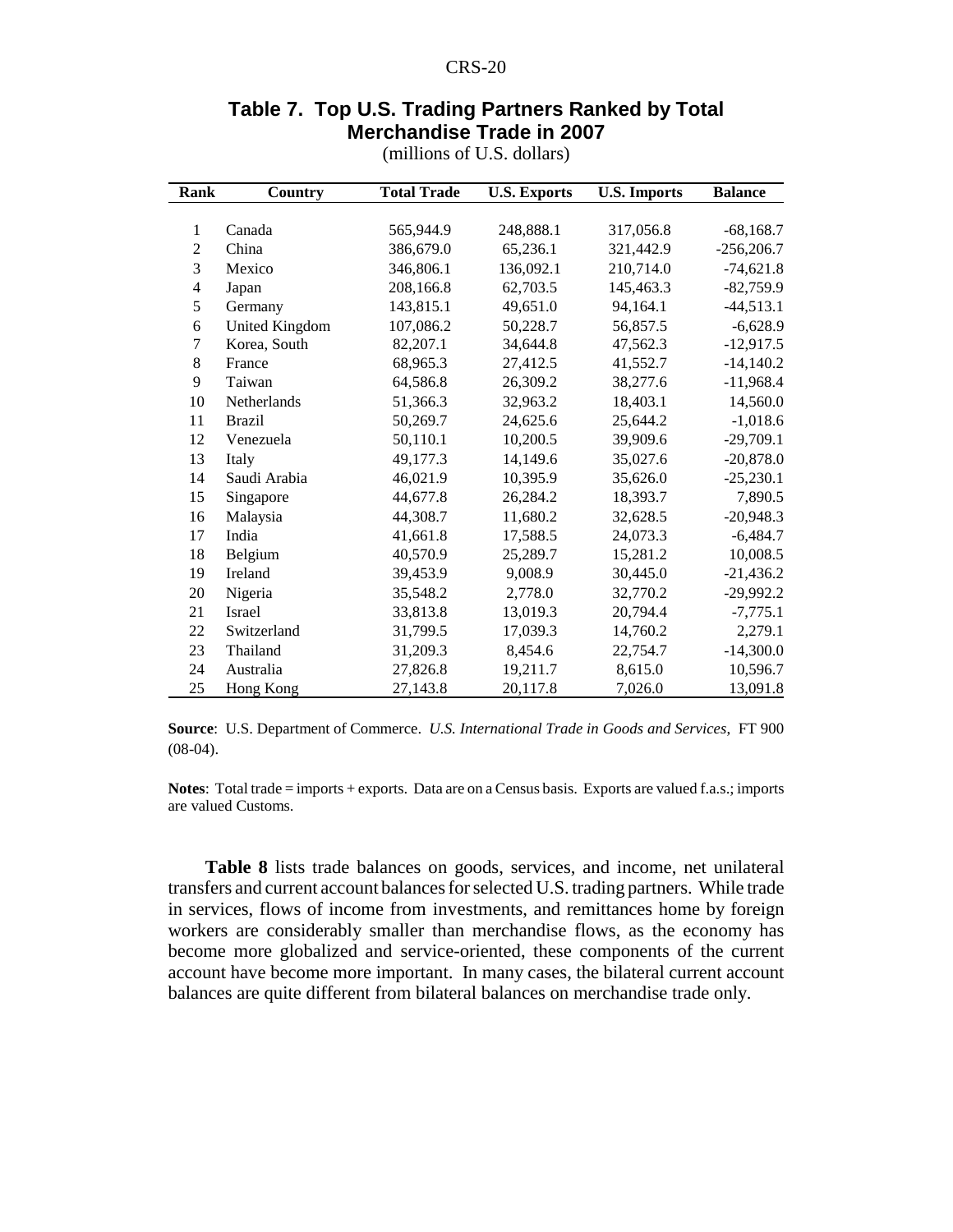## **Table 8. U.S. Current Account Balances With Selected U.S. Trading Partners, 2007**

| Country                 | <b>Merchandise</b><br><b>Trade</b><br><b>Balance</b> <sup>a</sup> | <b>Services</b><br><b>Balance</b> <sup>b</sup> | <b>Investment</b><br><b>Income</b><br><b>Balance</b> <sup>c</sup> | <b>Net</b><br><b>Unilateral</b><br><b>Transfersd</b> | <b>Current</b><br>Account<br><b>Balance</b> <sup>e</sup> |
|-------------------------|-------------------------------------------------------------------|------------------------------------------------|-------------------------------------------------------------------|------------------------------------------------------|----------------------------------------------------------|
| <b>All Countries</b>    | $-819.4$                                                          | 119.1                                          | 81.7                                                              | $-112.7$                                             | $-731.2$                                                 |
| Mexico                  | $-77.6$                                                           | 8.0                                            | 1.6                                                               | $-12.5$                                              | $-80.5$                                                  |
| Canada                  | $-70.6$                                                           | 18.1                                           | 16.9                                                              | $-1.7$                                               | $-37.3$                                                  |
| <b>Asia and Pacific</b> | $-410.3$                                                          | <b>33.1</b>                                    | $-47.5$                                                           | $-21.0$                                              | $-445.7$                                                 |
| China                   | $-256.6$                                                          | 5.4                                            | $-36.1$                                                           | $-2.4$                                               | $-289.7$                                                 |
| Japan                   | $-85.1$                                                           | 15.0                                           | $-41.2$                                                           | 1.2                                                  | $-110.3$                                                 |
| S. Korea                | $-13.9$                                                           | 4.8                                            | $-0.2$                                                            | $-0.6$                                               | $-10.0$                                                  |
| <b>European Union</b>   | $-113.9$                                                          | 36.7                                           | 39.6                                                              | $-4.7$                                               | $-42.4$                                                  |
| Germany                 | $-45.3$                                                           | $-6.0$                                         | 1.2                                                               | $-1.2$                                               | $-51.2$                                                  |
| United Kingdom          | $-7.6$                                                            | 16.5                                           | $-2.2$                                                            | 4.5                                                  | 11.2                                                     |
| <b>Latin America</b>    | $-105.3$                                                          | 22.8                                           | 27.1                                                              | $-30.0$                                              | $-85.5$                                                  |
| <b>Middle East</b>      | $-33.8$                                                           | 0.1                                            | $-3.3$                                                            | $-12.0$                                              | $-49.0$                                                  |

(billions of U.S. dollars)

**Source:** U.S. Bureau of Economic Analysis, International Transactions Account Data.

- a. On a BoP basis.
- b. Includes travel, transportation, fees and royalties, insurance payments, other government and private services, and investment income.
- c. Income receipts on U.S. assets abroad minus income payments on foreign assets in the United States.
- d. International transfers of funds, such as private gifts, pension payments, and government grants for which there is no *quid pro quo*.
- e. The trade balance plus the service balance plus investment income balance plus net unilateral transfers, although equal to the current account balance, may differ as a result of rounding.

Country data for current account are now final for 2007. Since Japan has invested considerable amounts in securities, equities, and in factories in the United States, the United States ran a deficit of \$41.2 billion in investment income with that country in 2007. This more than offset the surplus of \$15 billion in trade in services with Japan. As a result, the current account deficit with Japan of \$110.3 billion in 2007 exceeded the bilateral merchandise trade deficit of \$85.1 billion. Likewise with China; the U.S. deficit on investment income of \$36.1 billion far overshadowed the U.S. surplus of \$5.4 billion in services.

In 2007, a different situation existed with the European Union and Canada. The United States earned a \$39.6 billion surplus in investment income with the EU in 2007, greater than 2006 investment income surplus of \$12.6 billion. In 2007, the U.S. surplus in services with the EU came to \$36.7 billion. These two flows offset a merchandise deficit of \$113.9 billion to produce a U.S. current account deficit of \$42.4 billion, lower than the 2006 current account deficit of \$86.9 billion. From Canada the United States received \$16.9 billion in investment income plus a surplus in services trade of \$18.1 billion. Hence, the current account deficit with Canada at \$37.3 billion was lower than the \$70.6 billion merchandise trade deficit.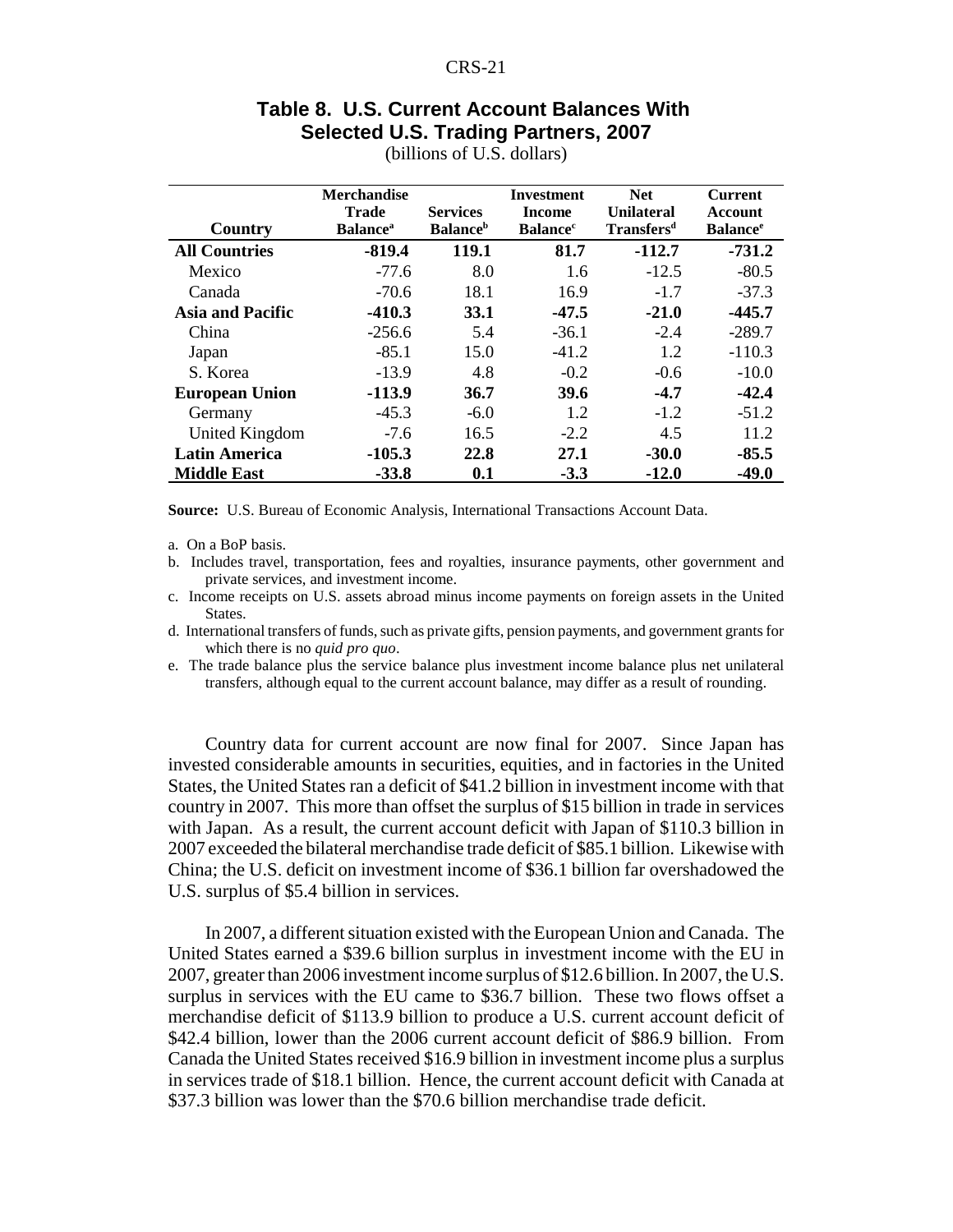The rising deficit with many countries in investment income reflects the accumulating debt relative to the world of the United States. Inflows of capital to compensate for the U.S. trade deficit and low U.S. savings rate help to maintain the value of the dollar, but interest paid and other income that accrues to that capital is often repatriated to the home countries. That means more capital must be invested in the United States or the United States must export more to compensate for the outflows of investment income. In 2007, the overall U.S. balance on investment income registered a surplus of \$81.7 billion, higher than the 2006 balance on investment income of \$57.2 billion. Imbalances in investment income with certain countries have been growing and could become a problem in the future.

# **Advanced Technology, Autos, and Oil**

**Table 9** shows U.S. trade in advanced technology products. This includes about 500 commodity classification codes representing products whose technology is from a recognized high technology field (e.g., biotechnology) or that represent the leading technology in a field. The United States long ran a surplus in these products, but that surplus dropped sharply in 2000 and turned into a deficit in 2002. The U.S. trade balance in high technology products was last in surplus in 2001.

In 2002 to 2005, the U.S. ran a trade deficit in high technology products which grew roughly ten billion dollars per year, from \$16.6 billion to \$43.6 billion. In 2006 this deficit dropped to \$38.1 billion, but in 2007 resumed its former path of growing ten billion dollars per year, to \$52.6 billion. This 2007 deficit represents about a 40% increase over 2006. This does not necessarily imply the United States is losing the high technology race, since many of the high technology imports are from U.S. companies (particularly electronics manufacturers) who assemble the products overseas. However, this growing deficit may warrant closer policy scrutiny.

| Year | <b>U.S. Exports</b> | <b>U.S. Imports</b> | <b>Trade Balance</b> |
|------|---------------------|---------------------|----------------------|
| 1990 | 93.4                | 59.3                | 34.1                 |
| 1995 | 138.4               | 124.8               | 13.6                 |
| 1996 | 154.9               | 130.4               | 24.5                 |
| 1997 | 179.5               | 147.3               | 32.2                 |
| 1998 | 186.4               | 156.8               | 29.6                 |
| 1999 | 200.3               | 181.2               | 19.1                 |
| 2000 | 227.4               | 222.1               | 5.3                  |
| 2001 | 200.1               | 195.3               | 4.8                  |
| 2002 | 178.6               | 195.2               | $-16.6$              |
| 2003 | 180.2               | 207.0               | $-26.8$              |
| 2004 | 201.4               | 238.3               | $-36.9$              |
| 2005 | 216.1               | 259.7               | $-43.6$              |
| 2006 | 252.7               | 290.8               | $-38.1$              |
| 2007 | 274.2               | 326.8               | $-52.6$              |

#### **Table 9. U.S. Trade in Advanced Technology Products**

(billions of U.S. dollars)

**Source:** U.S. Bureau of the Census. *U.S. International Trade in Goods and Services*. FT-900, issued monthly.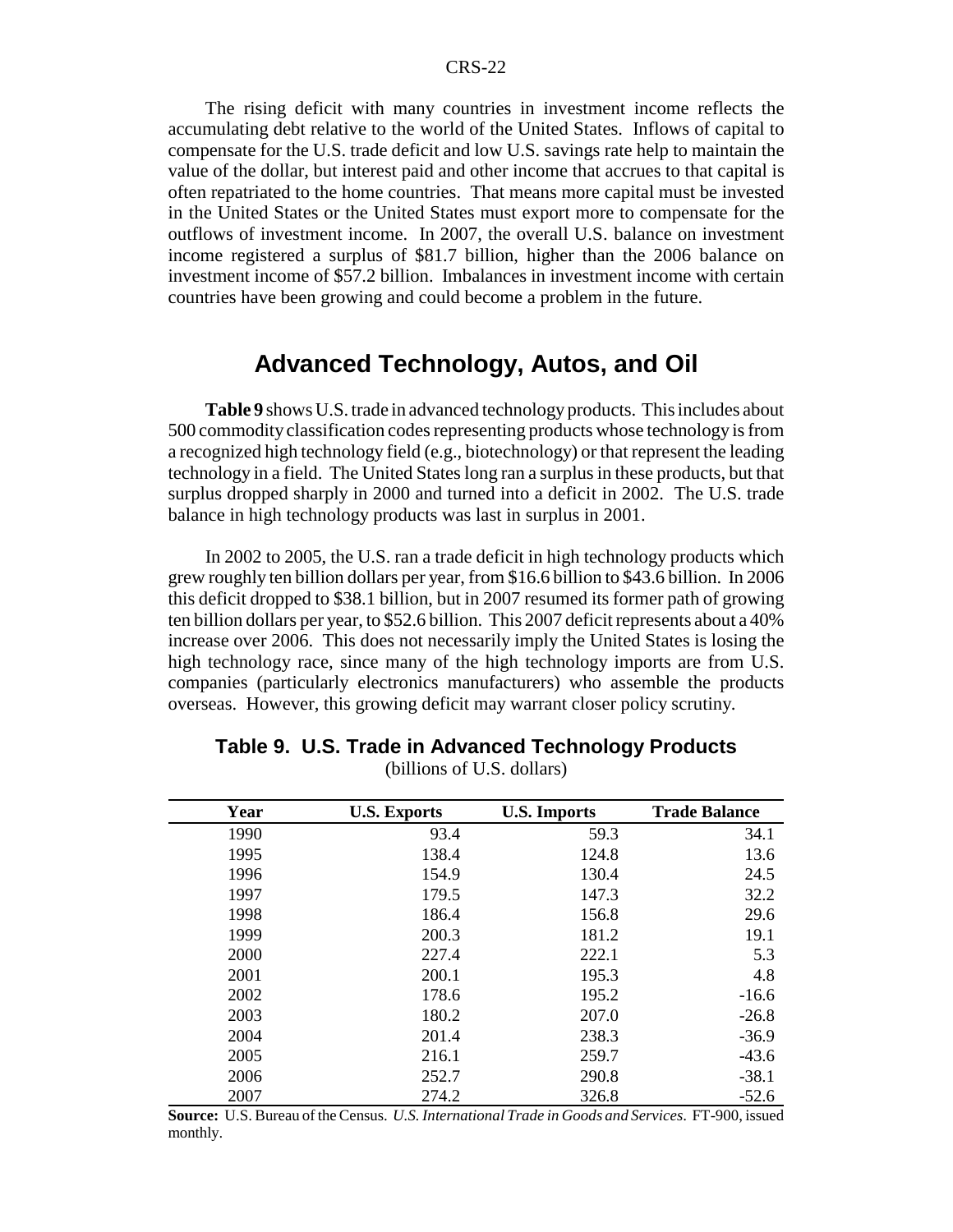**Notes:** Includes about 500 of some 22,000 commodity classification codes that meet the following criteria: (1) contains products whose technology is from a recognized high technology field (e.g., biotechnology), (2) represent leading edge technology in that field, and (3) constitute a significant part of all items covered in the selected classification code. Data are on a BoP basis.

**Table 10** provides data on trade in passenger cars with major automobile producing nations for 2007. This does not include foreign cars assembled in the United States. The United States incurs the largest deficits in this trade with Japan, Mexico, Germany, South Korea, and Canada. The U.S. trade balance in motor vehicles improved from a \$144,990 million deficit in 2006 to a \$120,941 million deficit in 2007, a nearly 17% change.<sup>17</sup>

# **Table 10. U.S. Trade in Motor Vehicles and Parts by Selected Countries, 2007**

| <b>Trading Partner</b> | <b>U.S. Exports</b> | <b>U.S. Imports</b> | <b>Trade Balance</b> |
|------------------------|---------------------|---------------------|----------------------|
| <b>Total World</b>     | 124,621             | 245,562             | $-120,941$           |
| Japan                  | 2,315               | 55,276              | $-52,961$            |
| Mexico                 | 19,189              | 49,927              | $-30,738$            |
| Germany                | 8,881               | 24,532              | $-15,651$            |
| Korea                  | 938                 | 11,312              | $-10,374$            |
| Canada                 | 60,833              | 65,800              | $-4,967$             |
| United Kingdom         | 2,507               | 5,450               | $-2,943$             |

(millions of U.S. dollars)

**Source:** U.S. Bureau of the Census, *U.S. International Trade in Goods and Services*, FT-900 (08-04).

**Table 11** shows imports of crude petroleum by major country source. In 2007, the United States imported \$246 billion in crude oil or 13% of all imports. Roughly half comes from the Organization of the Petroleum Exporting Countries (OPEC) with Saudi Arabia, Venezuela, and Nigeria the predominant suppliers. Imports from Iraq are recovering with \$11 billion worth in 2007. Over 40% of U.S. petroleum imports come from non-OPEC sources, primarily Canada and Mexico.<sup>18</sup>

<sup>17</sup> For information on the automobile industry, see CRS Report RL32883, *U.S. Automotive Industry: Recent History and Issues*, by Stephen Cooney and Brent D. Yacobucci.

<sup>18</sup> For policy discussion, see CRS Report RS22204, *U.S. Trade Deficit and the Impact of Rising Oil Prices*, by James K. Jackson.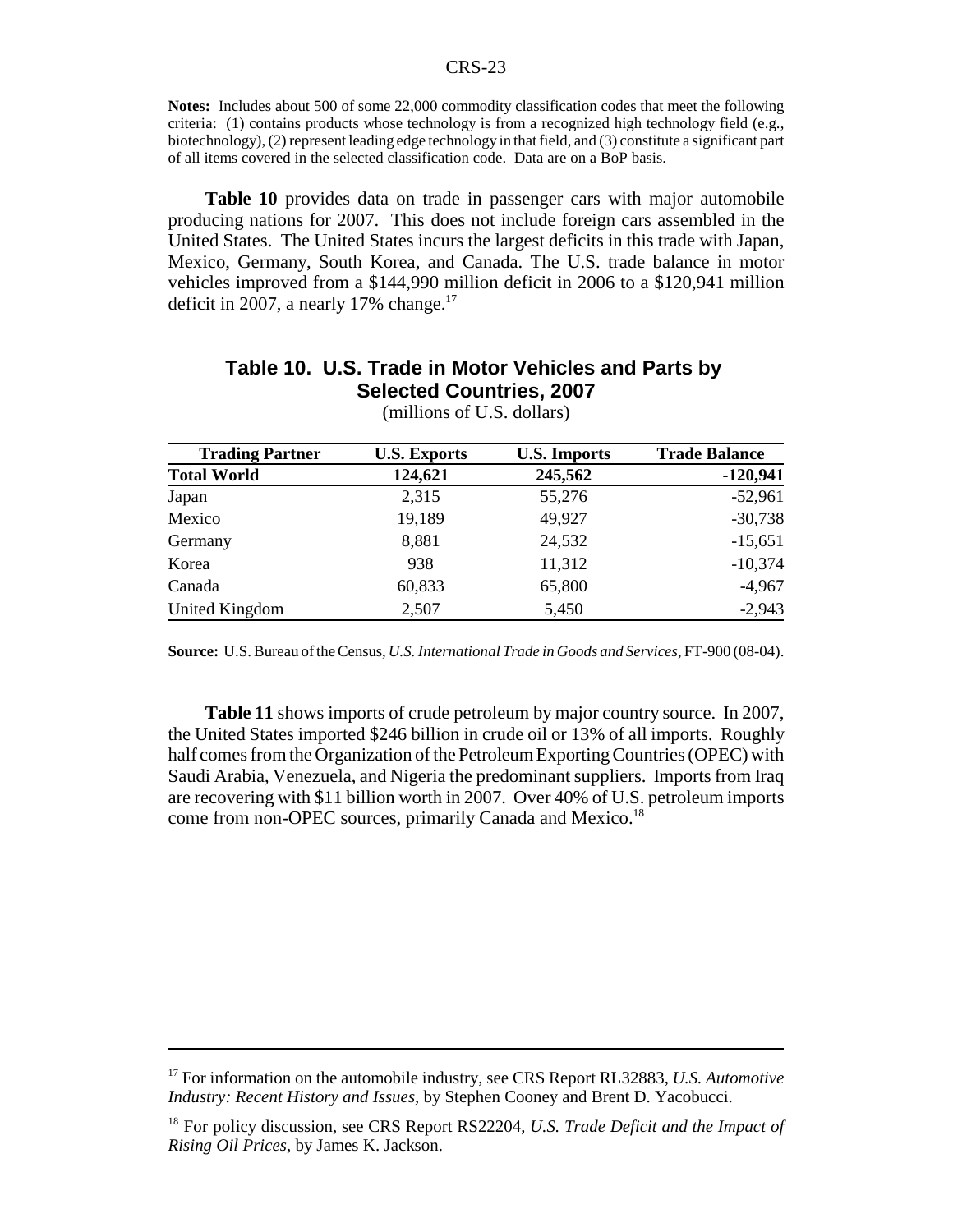|                             | <b>Customs Value</b> | <b>Quantity</b>        |  |
|-----------------------------|----------------------|------------------------|--|
| Country                     | (\$ million)         | (thousand barrels)     |  |
| <b>Total World</b>          | 245,771              | 3,812,663              |  |
| <b>OPEC</b> Total           | 145,839              | 2,190,303              |  |
| Saudi Arabia                | 33,870               | 516,375                |  |
| Venezuela                   | 32,143               | 517,179                |  |
| Nigeria                     | 30,882               | 417,672                |  |
| Algeria                     | 14,506               | 204,636                |  |
| Angola                      | 12,130               | 182,999                |  |
| Iraq                        | 10,874               | 171,628                |  |
| Ecuador                     | 4,360                | 71,611                 |  |
| Kuwait                      | 3,754                | 61,725                 |  |
| Libya                       | 2,612                | 35,698                 |  |
| Indonesia                   | 474                  | 7,475                  |  |
| <b>United Arab Emirates</b> | 233                  | 3,307                  |  |
| Qatar                       | $\overline{0}$       | 0                      |  |
| Iran                        | 0                    | 0                      |  |
| <b>Non-OPEC Total</b>       | 99,932               | $\overline{1,622,359}$ |  |
| Canada                      | 38,330               | 660,738                |  |
| Mexico                      | 30,523               | 507,066                |  |
| <b>Brazil</b>               | 3,761                | 59,719                 |  |
| Colombia                    | 3,548                | 51,822                 |  |
| Russia                      | 3,169                | 45,287                 |  |
| Congo                       | 2,895                | 40,974                 |  |
| United Kingdom              | 2,543                | 36,464                 |  |
| Chad                        | 2,107                | 35,858                 |  |
| Gabon                       | 2,099                | 30,127                 |  |
| Other Non-OPEC              | 10,957               | 154,304                |  |

**Table 11. U.S. Imports of Crude Oil by Selected Countries, 2007** (quantity and customs value)

**Sources:** U.S. Census Bureau, *U.S. International Trade in Goods and Services*, FT-900, issued monthly, and World Trade Atlas, using Harmonized Schedule (HS) 270900 for crude oil.

**Note:** Census basis data.

# **Some Common Perceptions**

This section of the report addresses a few common perceptions about trade that can be validated by data.

# **Outsourcing**

A common perception is that an increasing amount of U.S. imports are actually goods manufactured overseas by American-affiliated companies. U.S. manufacturers have moved production abroad in search of lower production costs or other economic advantages and are sending their product back to the American market.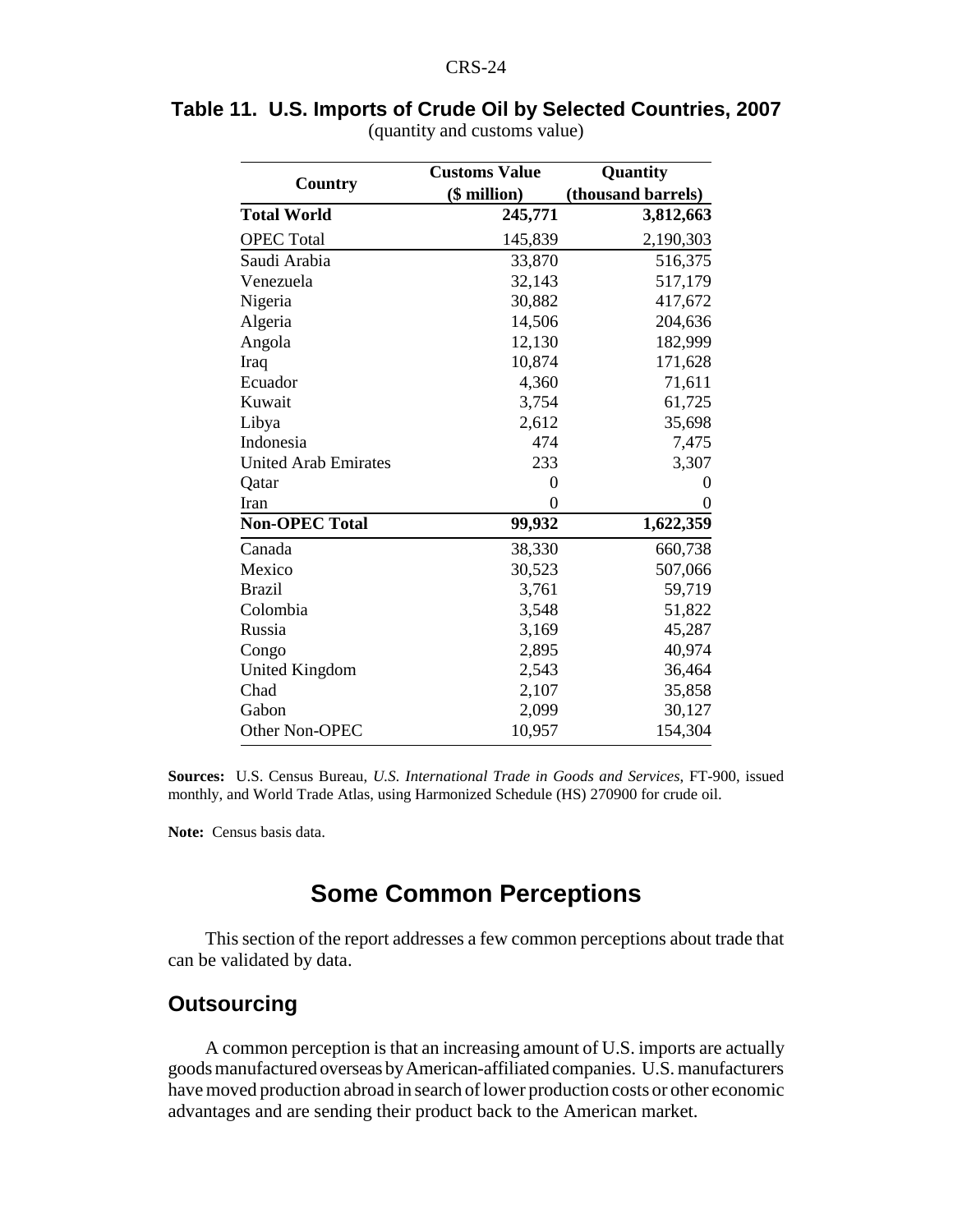**Figure 9** shows the percentage of U.S. imported products by affiliation of the foreign producer. The total value of such imports from foreign affiliates of U.S. parent companies rose from \$39.3 billion in 1982 to \$209.1 billion in 2004, but the percentage of total U.S. imports accounted for by these imports has been fairly constant at around 15%. In 1982, such imports accounted for 15.9% of total imports, while in 2004 they accounted for 14.2% of the total. These are products such as American branded computers assembled in China in a subsidiary affiliated with a U.S. company.

The share of imports from foreign parent companies with affiliates in the United States has been rising somewhat — from 21.0% in 1982 to 21.7% in 2004. This reflects the growing foreign direct investment in the United States and includes imports such as transmissions from a Japanese automaker for use in its assembly plant located in the United States.

Imports from unaffiliated foreigners account for about 60% of all imported goods. Their share has risen somewhat from 63.2% in 1982 to 64.1% in 2004. The latest currently available data is from 2004.



#### **Figure 9. Shares of U.S. Imports of Goods by Affiliation of Foreign Producer, 1998-2004**

**Source:** CRS with Data from U.S. Bureau of Economic Analysis. **Note**: 2004 data is latest available for this series as of 2008.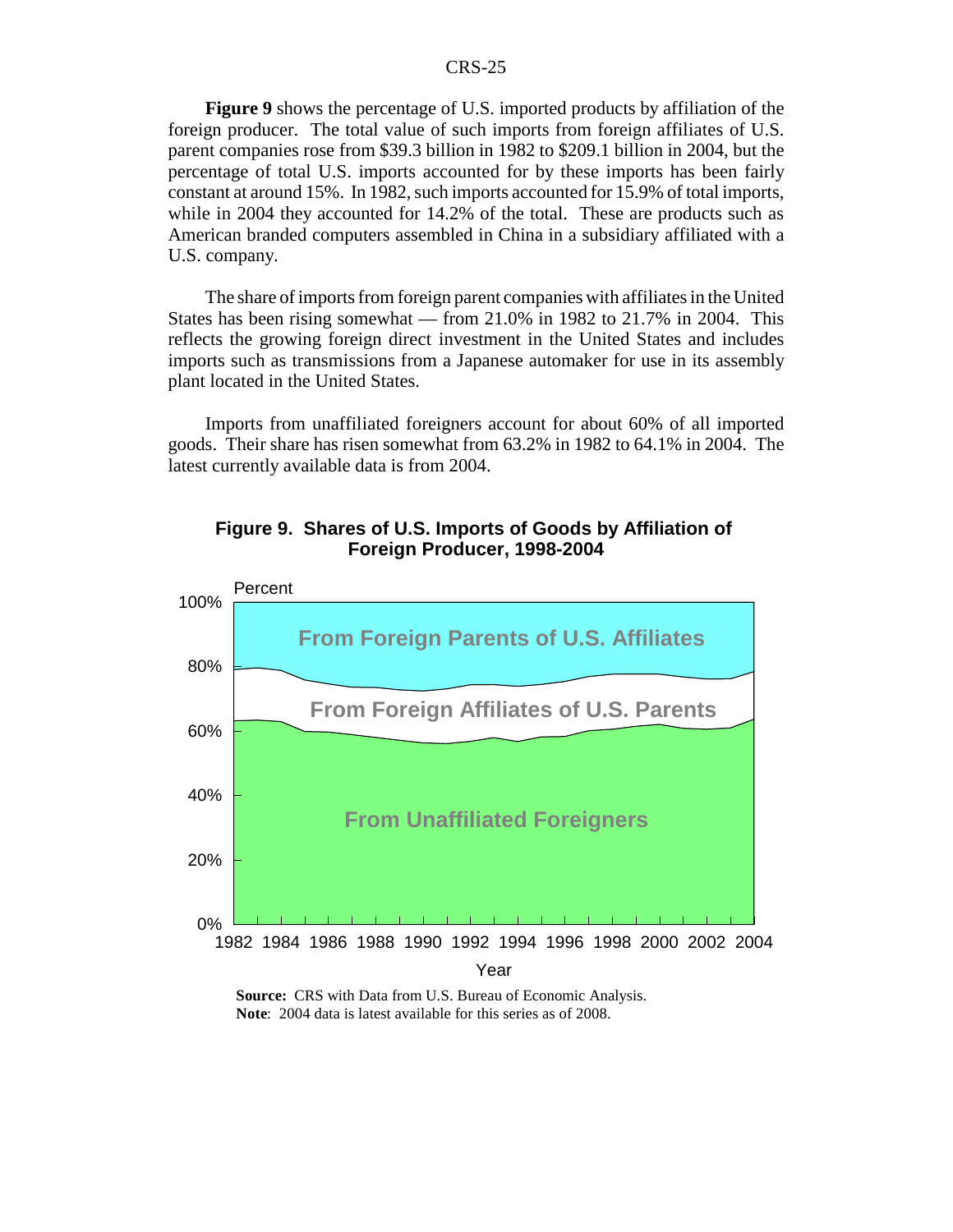#### **Is the Trade Deficit at a Dangerous Level?**

The International Monetary Fund has used its experience with currency and exchange rate crises to say that caution should be exercised when a nation's current account deficit reaches a level of 5% of gross domestic product. At this level, nations have difficulty borrowing to finance imports and the nation's exchange rate may come under severe downward pressure. The United States is a special case, since the dollar is a secondary medium of exchange (one can use dollars in many foreign countries without exchanging them for local currency) and dollars are used extensively as an official reserve currency by national banks. Still, the IMF has been warning that the size of the U.S. current account deficit could cause a large depreciation of the dollar and disrupt financial markets.

**Figure 10** shows the U.S. current account balance as a percent of nominal U.S. gross domestic product (GDP). It grew in magnitude from near zero in 1980 to 3.4% in 1987, dropped into negative 0.1% in 1991 and rose to 6.2% in 2006 (exceeding the 5% level considered to warrant caution by the International Monetary Fund). The current account balance-GDP ratio remained above the IMF caution level for 2007 at 5.3%. However, beginning in 2008 through 2010, it is predicted to decline to below the IMF caution level.



#### **Figure 10. The U.S. Current Account Deficit as a Percent of Gross Domestic Product, 1985-2010 (forecast)**

**Sources:** Data from U.S. Department of Commerce. Forecasts by Global Insight, Inc.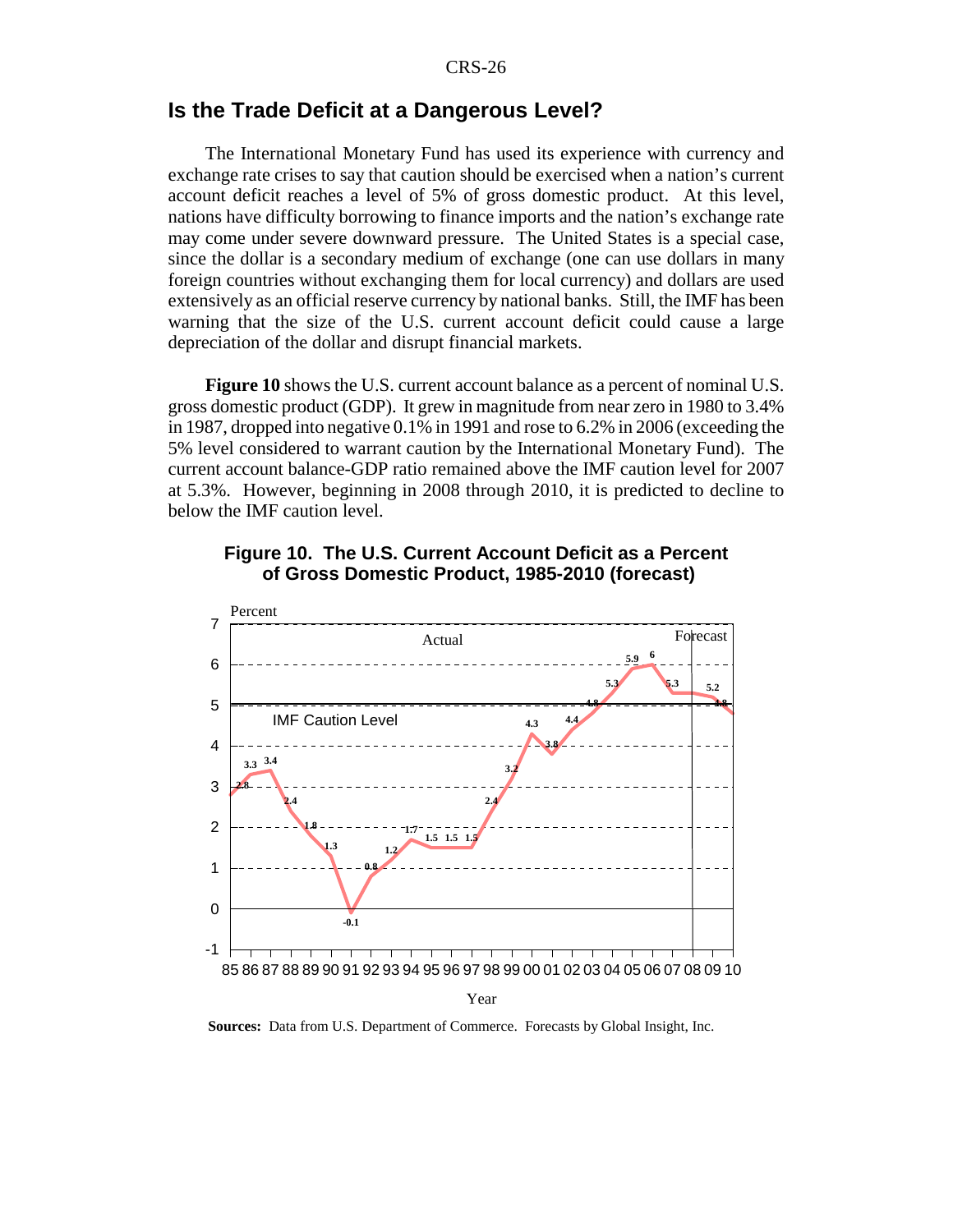# **Is Trade with China Merely Replacing That with Southeast Asia?**

Some observers claim that the rising U.S. imports from China are merely displacing those from other East Asian nations. Labor intensive industries, such as apparel, shoes, and consumer electronics, that produce for export to the United States and other industrialized nations are simply moving to China from Southeast Asian nations, including South Korea, and Taiwan. The overall level of imports from Asia is not changing. Its composition is just shifting toward China.

For specific industries, the shift in imports from traditional Asian exporting nations to China is clear. In woven apparel (HS 62), for example, in 1990, Hong Kong, South Korea, and Taiwan accounted for 33.4% of U.S. imports as compared to China with a 14.7% share. By 2006, China accounted for 35.3% of such imports, as compared to 4.9% for Hong Kong, South Korea, and Taiwan combined. In 2007, China's contribution to U.S. imports of woven apparel increased to 35.7%. Hong Kong, South Korea, and Taiwan collectively represented 3.4% of such imports, a decline from 2006.<sup>19</sup> The decline in woven apparel imports from Hong Kong, South Korea, and Taiwan also may reflect their shift to production of high-technology goods. As these Southeast Asian countries continue to industrialize, woven apparel imports from less-developed countries, such as Indonesia, Bangladesh, and Vietnam, likely will continue to increase.

In terms of overall imports, however, U.S. imports from Hong Kong, Taiwan, and South Korea rose from \$50.6 billion (10.2% of total U.S. imports) in 1990 to \$92.9 billion (4.7% of total) in 2007, while imports from China rose from \$15.2 billion (3.3% of total) in 1990 to \$321.4 billion (16.4% of total) in 2007.<sup>20</sup> Clearly, the share of U.S. imports from Hong Kong, Taiwan, and South Korea has been falling, while the share of imports from China is rising. The value of U.S. imports from both, however, continues to rise, while the value of those from China is rising faster.

The large U.S. trade deficit with China, moreover, is not just a transfer of the deficit from other Asian nations to China. The U.S. trade deficit with Hong Kong, Taiwan, and South Korea has gone from \$17.9 billion (17.5% of the total U.S. deficit) in 1990 to \$11.8 billion (1.5% of the total) in 2007. U.S. trade with Hong Kong actually went from a deficit in 1992 to a surplus in 1993, and has remained in surplus through 2007. The U.S. trade deficit with China, meanwhile, went from \$10.4 billion (10.2% of the total U.S. trade deficit) in 1990 to \$256.2 billion (32.2% of the total) in 2007. What actually is happening is quite complex. While the U.S. trade deficit with the world is declining, it continues to rise with China, Mexico and oil exporting countries. **Table 12** illustrates this complexity. Negative percentage change numbers, noted in bold, indicate a shrinking U.S. merchandise trade deficit with that country or group. Positive percentage changes indicate growing deficits.

 $19$  Calculations based on data from World Trade Atlas, using HS 62 for woven apparel.

 $20$  The numbers are comparable for all Asian countries.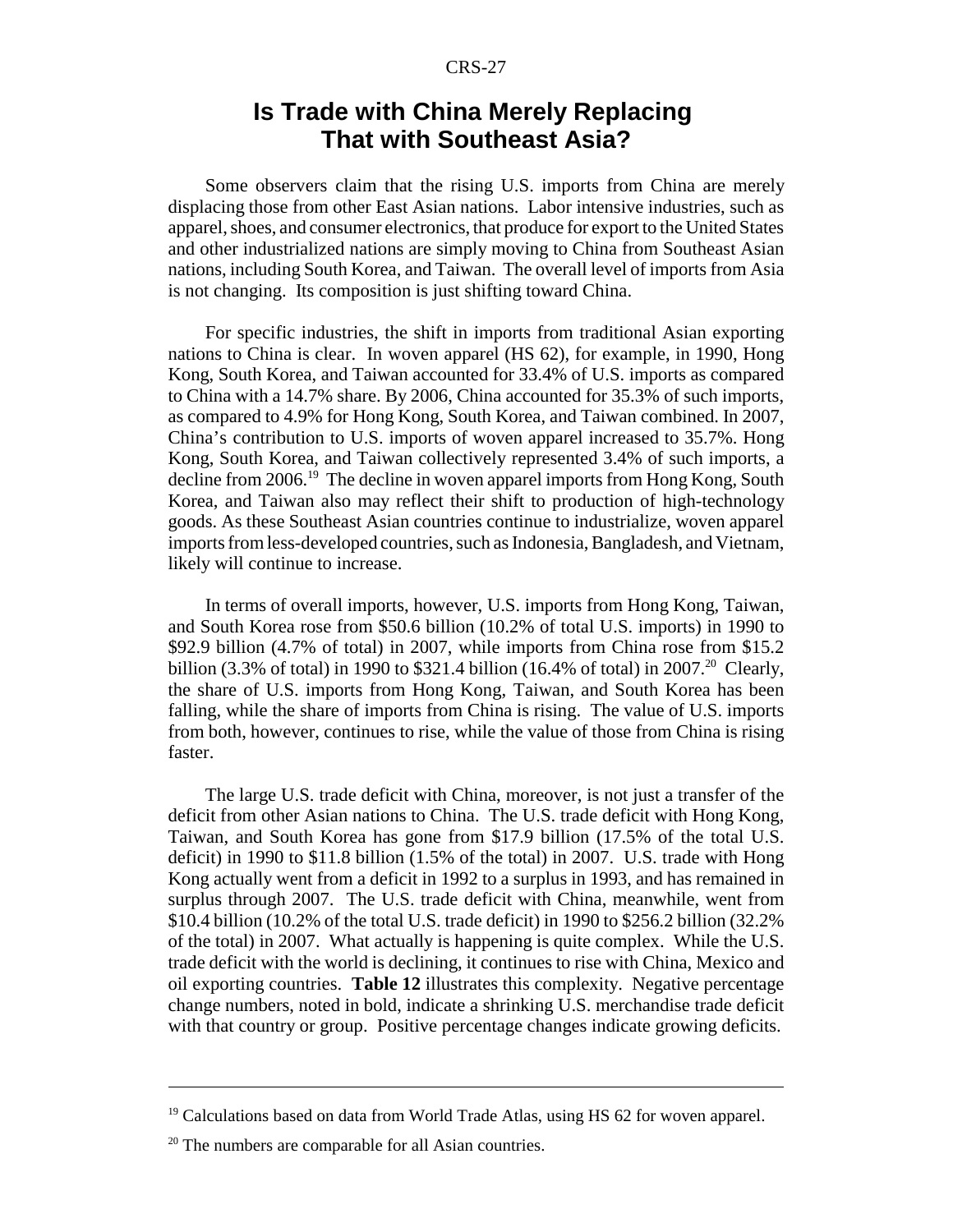| Country             | 2005          | 2006          | 2007          | $%$ Chg<br>2006/2005 | $%$ Chg<br>2007/2006 |
|---------------------|---------------|---------------|---------------|----------------------|----------------------|
| World Total         | $-$767,477$   | $-$ \$817,304 | $-$794,483$   | 6.5                  | $-2.8$               |
| China               | $-$ \$201,545 | $-$ \$232,589 | $-$ \$256,207 | 15.4                 | 10.2                 |
| -OPEC-              | $-$104,217$   | $-$ \$119,825 | $-$127,414$   | 15.0                 | 6.3                  |
| -EU 27-             | $-$123,123$   | $-$117,216$   | $-$107,167$   | $-4.8$               | $-8.6$               |
| Japan               | $-$ \$82,519  | $-$ \$88,568  | $-$ \$82,760  | 7.3                  | $-6.6$               |
| Mexico              | $-$ \$49,744  | $-$ \$64,274  | $-\$74,622$   | 29.2                 | 16.1                 |
| Canada              | -\$78,486     | $- $71,782$   | $-$ \$68,169  | $-8.5$               | $-5.0$               |
| <b>Germany</b>      | $-$ \$50,567  | $-$ \$47,763  | $-$ \$44,513  | $-5.6$               | $-6.8$               |
| Nigeria             | $-$ \$22,618  | $-$ \$25,630  | $-$ \$29,992  | 13.3                 | 17.0                 |
| Venezuela           | $-$ \$27,557  | $-$ \$28,131  | $-$ \$29,709  | 2.1                  | 5.6                  |
| Saudi Arabia        | $-$ \$20,380  | $-$ \$24,049  | $-$ \$25,230  | 18.0                 | 4.9                  |
| Malaysia            | $-$ \$23,224  | $-$ \$23,989  | $-$ \$20,948  | 3.3                  | $-12.7$              |
| Algeria             | $-$ \$9,279   | $-$14,354$    | $-$16,164$    | 54.7                 | 12.6                 |
| Thailand            | $-$12,633$    | $-$14,320$    | $-$14,300$    | 13.4                 | $-0.1$               |
| France              | $-$11,432$    | $-$12,822$    | $-$14,140$    | 12.2                 | 10.3                 |
| Hong Kong           | \$7,459       | \$9,829       | \$13,092      | 31.8                 | 33.2                 |
| Korea, South        | $-$16,016$    | $-$13,362$    | $-$12,918$    | $-16.6$              | $-3.3$               |
| <b>Taiwan</b>       | $-$12,757$    | $-$15,165$    | $-$11,968$    | 18.9                 | $-21.1$              |
| <b>Russia</b>       | $-$11,344$    | $-$15,127$    | $-$11,949$    | 33.4                 | $-21.0$              |
| <b>Asian 4 NICs</b> | $-$15,782$    | $-$11,783$    | $-$ \$3,904   | $-25.3$              | $-66.9$              |

#### **Table 12. Changes in U.S. Merchandise Trade Balances With Selected Countries and Groups, 2006 and 2007**

**Source:** U.S. Department of Commerce, Bureau of the Census via World Trade Atlas.

**Notes:** Merchandise trade data on a Census Basis. The U.S. balance with Hong Kong is positive. Members of OPEC are listed in Table 11, above. Members of Asian 4 Newly Industrializing Countries (NICs) are: Hong Kong, Singapore, South Korea and Taiwan.

# **International Trade Statistics Web Resources**

Listed below are a list of resources available online for international trade statistics.

The single most authoritative, comprehensive, and frequently-published trade data statistical source is the monthly "FT900". Its actual title is *U.S. International Trade in Goods and Services*. The FT-900 is issued monthly by the U.S. Census Bureau and the U.S. Bureau of Economic Analysis. It provides information on the U.S. trade in goods and services (balance, exports, and imports) in specific commodities and end-use categories and with selected countries. The report also provides information on trade in advanced technology, petroleum, and motor vehicle products. The report is available from the U.S. Bureau of Economic Analysis at [http://www.bea.gov/newsreleases/rels.htm]. Under "International" click on latest news release.